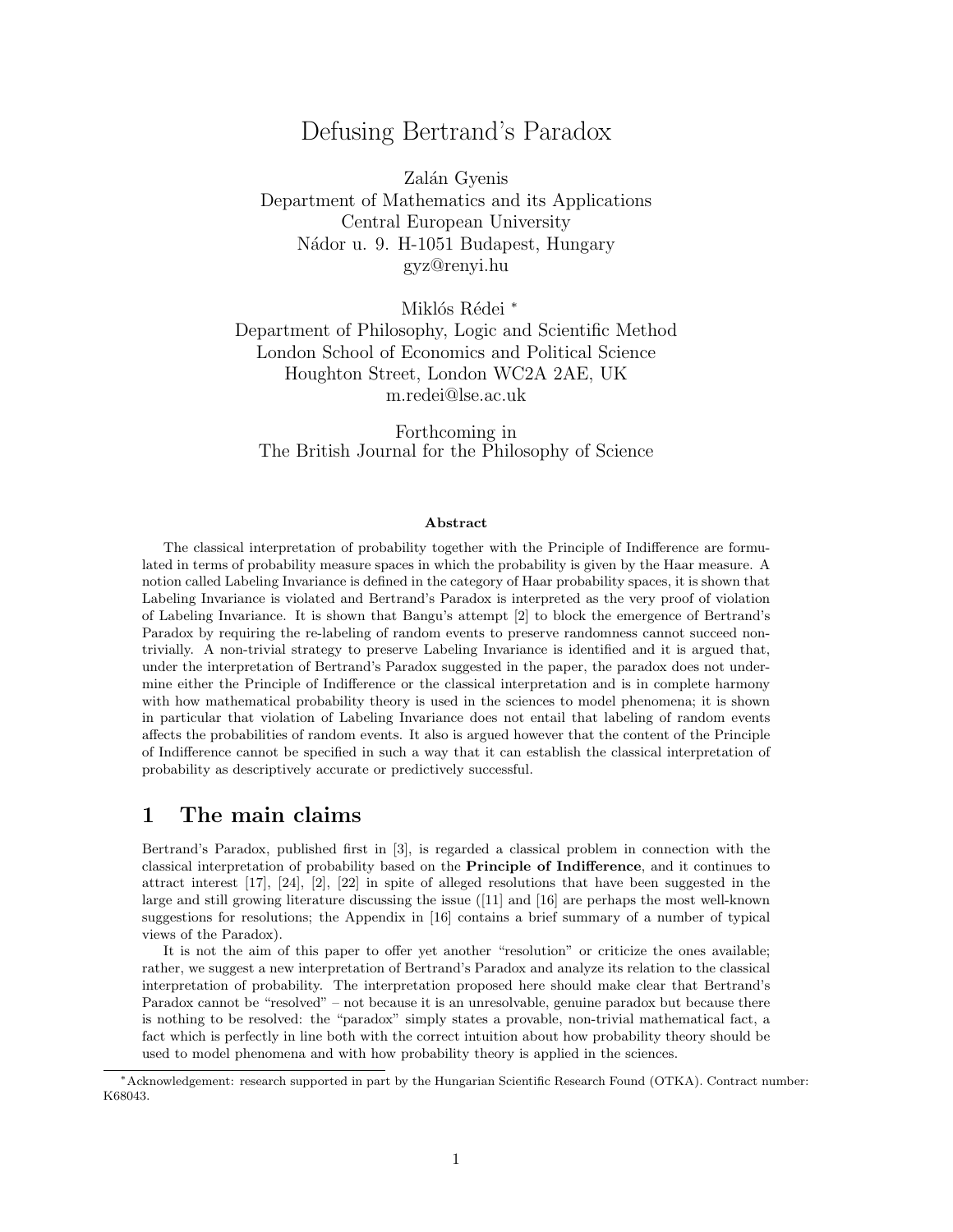The key idea of the interpretation to be developed here is that the category of probability measure spaces with an *infinite* set of random events for which a classical interpretation of probability based on the Principle of Indifference can be meaningfully formulated is the one in which the set  $X$  of elementary events is a compact topological group, the Boolean algebra  $S$  representing the set of random events is the set of Borel subsets of X and the probability measure  $p<sub>H</sub>$  is the (normalized) Haar measure on  $S$ . After stating the **General Classical Interpretation** in terms of the probability measure space  $(X, \mathcal{S}, p_H)$  together with the **Principle of Indifference**, we will define a notion called Labeling Invariance in this category of measure spaces: Labeling Invariance states that a re-labeling  $(X', \mathcal{S}')$  of random events  $(X, \mathcal{S})$  is an isomorphism between  $(X, \mathcal{S}, p_H)$  and  $(X', S', p'_H)$ . Labeling Invariance can be interpreted as the expression (in the context of the classical interpretation) of the general intuition we call Labeling Irrelevance: that the specific way the random events are named is irrelevant from the perspective of the value of their probability. It will be shown that Labeling Invariance does not hold in the category of Haar probability measure spaces and we interpret Bertrand's Paradox as stating this provable mathematical fact. We will also argue however that Labeling Invariance is not the proper way to express Labeling Irrelevance: our freedom to choose measure theoretically isomorphic probability theories to describe the same random phenomenon manifests the conventionality of naming random events in probabilistic modeling; thus violation of Labeling Invariance is perfectly compatible with Labeling Irrelevance.

This interpretation of Bertrand's Paradox makes it possible to formulate precisely the extra condition on re-labelings that ensures that re-labelings do preserve the probabilities of events; the condition is an expression of the demand that re-labelings do not affect our epistemic status about the elementary events. We also will show that the recent attempt by Bangu [2] to block the emergence of Bertrand's Paradox by requiring re-labelings to preserve randomness cannot succeed non-trivially.

The interpretation will also make it clear that Bertrand's Paradox does not affect the Principle of Indifference and does not, in and by itself, undermine the classical interpretation of probability – the classical interpretation, the Principle of Indifference and Labeling Invariance are independent ideas. This is not to say that the classical interpretation is maintainable however; the main problem with it is that it gives the impression that it is possible to infer empirically correct probabilities from an abstract principle stating some sort of epistemic neutrality. It would be a mystery if this were possible, but we will argue in the final section that this is not possible and does not in fact happen in applications of probability theory.

# 2 The elementary classical interpretation of probability

Betrand's Paradox appeared at a time when probability theory had already progressed from the purely combinatorial phase involving only a finite number of random events to the period when it got intertwined with calculus. This development began in the early 18th century with the appearance of limit theorems (theorem of large numbers, Bernoulli 1713, and central limit theorem, de Moivre 1733, [7]); yet, by the late 19th century the theory had not yet reached the maturity that would have made the mathematical foundations of the theory clear and transparent. This was clearly recognized by Hilbert, who, in his famous lecture in Paris in 1900, mentioned the need of establishing probability theory axiomatically as one of the important open problems (Hilbert's 6th problem [28], [27][p. 32-36]). Hilbert's call was answered only in 1933, when Kolmogorov firmly anchored probability theory within measure theory [13]. (See [6] for the history of some of the major steps leading to the Kolmogorovian axioms.)

In the measure theoretic approach probability theory is a triplet  $(X, \mathcal{S}, p)$ , where X is the set of elementary random events, S (the set of general random events) is a Boolean  $\sigma$  algebra of certain subsets of X and  $p$  (the probability) is a countably additive measure from S into the unit interval [0, 1]. Typically, one also needs random variables to describe certain features of the phenomenon to be described probabilistically: A (real valued) random variable  $f$  is a measurable function  $f$  from  $X$ into the set of real numbers  $\mathbb{R}$ ; measurability being the requirement that the inverse image  $f^{-1}(d)$ of any Borel set d in  $\mathbb R$  belongs to S. The measurability requirement entails that the distribution of a random variable  $d \mapsto p(f^{-1}(d))$  is well-defined, the distribution of f is in fact the probability measure  $p \circ f^{-1}$  on  $\mathcal{B}(\mathbb{R})$  defined as  $(p \circ f^{-1})(d) = p(f^{-1}(d))$  for all Borel sets  $d \in \mathcal{B}(\mathbb{R})$ . The number  $p(f^{-1}(d))$  is the probability that f takes its value in d. Note that the events also can be regarded as random variables: an element  $A$  in  $S$  can be identified with the characteristic (also called: indicator) function  $\chi_A$  of the set A (see e.g. [21] for the mathematical notions of measure theoretic probability).

Remark 1. One should note that the Kolmogorovian axioms are not the only axiomatization of probability theory: Rényi axiomatized probability theory by taking the concept of conditional probability as primitive [20]; whereas conditional probability is a defined concept in Kolmogorovian axiomatization. Popper's axiomatization [19] takes relative probability as primitive (see [15] for a recent analysis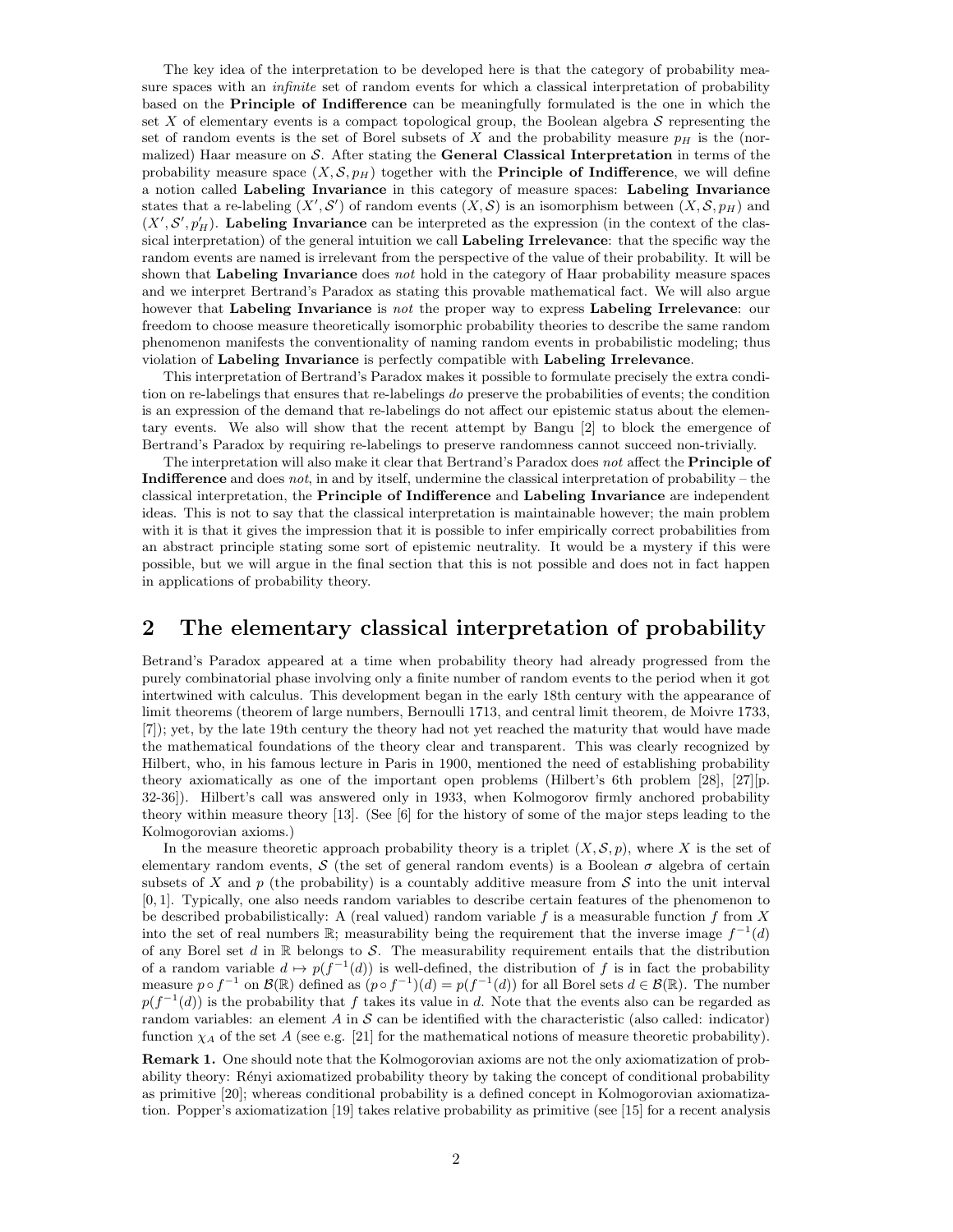of Renyi's and Popper's concept). Keynes' replacing the interval [0, 1] as range of probability by a more general partially ordered set [12] also can be considered as an axiomatization different from the Kolmogorovian one. These axiomatizations notwithstanding, the Kolmogorovian axiomatization is by far the most important and it has been widely accepted as the mathematical theory of probability: All the major mathematical results on probability theory are obtained in this framework and the successful probabilistic models in the sciences also are created in terms of measure theoretic probability theory (for instance: classical statistical mechanics, theory of stochastic processes). One also should note the following:

- Probability theory understood as the triplet  $(X, \mathcal{S}, p)$  specified by the Kolmogorovian axioms is part of pure mathematics; hence "measure theoretic probability" (understood as  $(X, \mathcal{S}, p)$ ) is not an interpretation of probability and must thus not be contrasted with any interpretation of probability. More will be said on the relation of  $(X, \mathcal{S}, p)$  to interpretations in section 7.
- "Measure theoretic probability" (the triplet  $(X, \mathcal{S}, p)$ ) also describes mathematically the elementary situations where the set of random events is finite. These include the classical, paradigm examples of random phenomena (all sorts of gambling such as coin flipping, die throwing, card games). To describe these was the main motivation to develop probability theory in the first place. On mild additional conditions, measure theoretic probability also describes the betting situations in which the events to bet on are identifiable with propositions stating that the events happened (or not) – the mild condition is that the propositions are closed under the elementary logical operations, i.e. that they form a Boolean algebra.

The significance of probability theory being part of measure theory is that foundational-conceptual problems of probability theory, such as Bertrand's Paradox, can best be analyzed in terms of measure theoretic concepts. With few exceptions, the papers on Bertrand's Paradox typically do not aim at providing an analysis on this level of abstraction however, and, as a result, the precise nature of the paradox remains less clear than it should be. One such exception is Shackel's paper [24], which raises the issue of "Getting the level of abstraction right" [24][p. 156] explicitly. But the level of abstraction suggested by Shackel is a bit too high. To see why, we recall first the classical interpretation of probability together with the Principle of Indifference in measure theoretic terms.

The elementary version of the classical interpretation of probability concerns the probability space  $(X_n, \mathcal{P}(X_n), p_u)$ , where  $X_n$  is a finite set containing n number of random events and the full power set  $\mathcal{P}(X_n)$  of  $X_n$  represents the set of all events. The probability measure  $p_u$  is determined by the requirement that the probability  $p_u(A)$  be equal to the ratio of the "number of favorable cases to the number of all cases":

$$
p_u(A) = \frac{\text{number of elements in the set } \{x_i : x_i \in A\}}{n} \tag{1}
$$

This is equivalent to saying that  $p_u$  is the probability measure that is uniform on the set of elementary events.

While it is not always stated and emphasized explicitly, it also is part of the classical interpretation what we call here the **Interpretive Link**: that the numbers  $p_u(A)$  are related to something nonmathematical. Without such an interpretive link, the classical interpretation is not an interpretation of probability at all: the numbers  $p_u(A)$  defined by (1) are just pure, simple mathematical relations. There are two standard Interpretive Links: The Frequency Link and the Degree of Belief Link. We restrict the discussion to the Frequency Link because the classical interpretation emerged historically and was formulated on the basis of this link:

Elementary Classical Interpretation: In case of a finite number of elementary events the probabilities of events are given by the measure  $p_u$  that is uniform on the set of elementary events, and (Frequency Link:) the numbers  $p_u(A)$  will be (approximately) equal to the relative frequency of A occurring in a series of trials producing elementary random events from  $X_n$ .

Notice the future tense in the above formulation: it is this reference for future random trials that distinguishes the classical interpretation (with the Frequency Link) from the frequency interpretation, in which the ensemble of elementary random events determining A's relative frequency must be specified before one can talk about probabilities (cf. [26][p. 24]).

The classical interpretation so formulated is not maintainable however: simple examples (such as throwing a loaded die) show that it is only under special circumstances that  $p_u(A)$  is indicative of the frequencies with which A will occur in trials. This is what the Principle of Indifference is supposed to express. To state this principle we reformulate first the condition (1). Let  $\Pi_n$  be the group of permutations of the n element set  $\{1, 2, \ldots n\}$  and  $\pi \in \Pi_n$  be a permutation. Then the probability measure  $p_u$  on  $\mathcal{P}(X_n)$  which is uniform on  $X_n$  is determined uniquely by the condition

for every 
$$
\pi \in \Pi_n
$$
 one has:  $p_u(\{x_i\}) = p_u(\{x_{\pi(i)}\})$  for all  $i \in \{1, 2, \ldots n\}$   $(2)$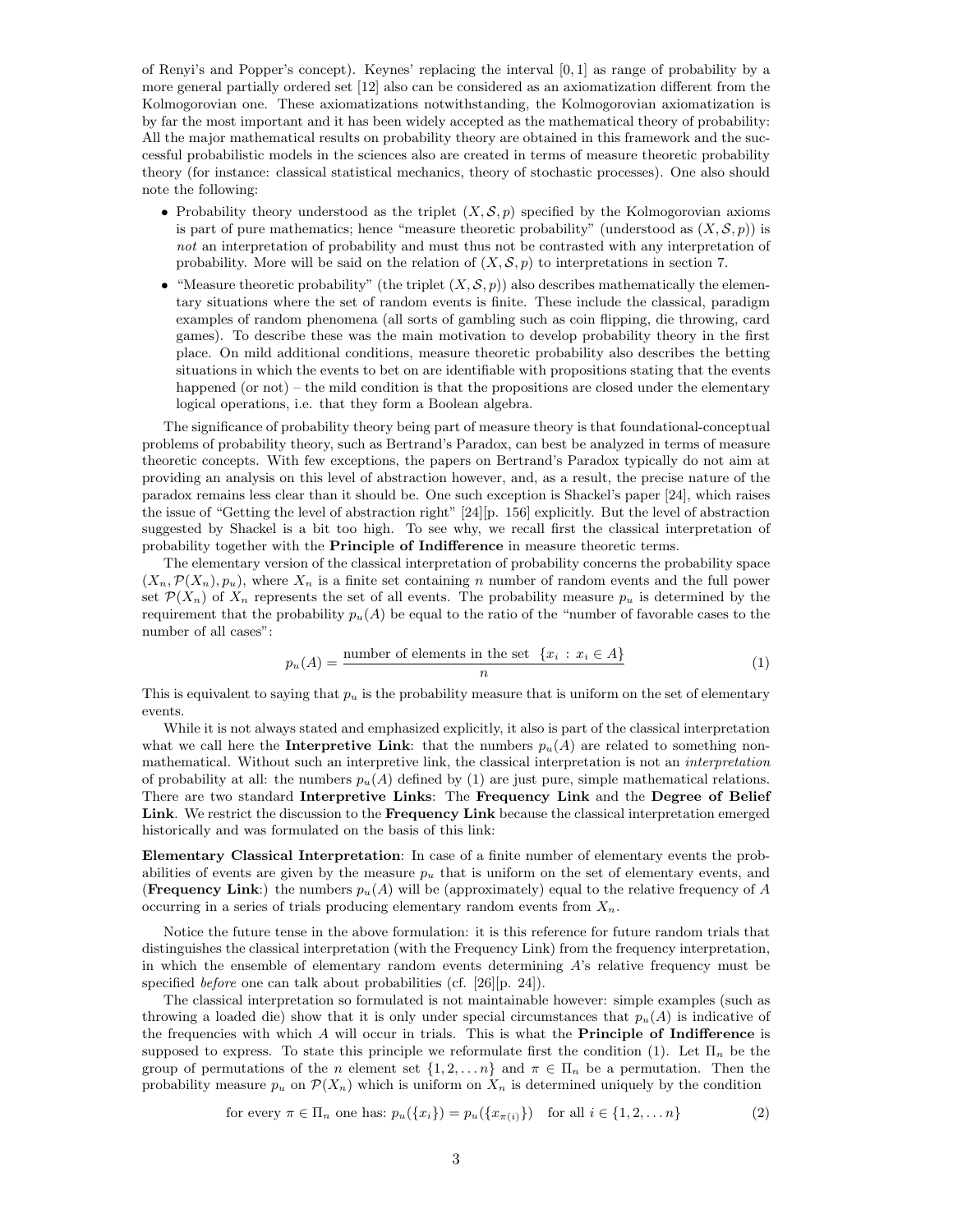Elementary Principle of Indifference: If the permutation group  $\Pi_n$  expresses epistemic indifference about the elementary random events in  $X_n$ , then the (Elementary) Classical Interpretation is correct.

Thus the (Elementary) Principle of Indifference states that the (elementary version of the) classical interpretation of probability is maintainable only if one is epistemically neutral in some sense about the elementary events. For now, we leave open the question of how the content of the "epistemic neutrality" should be specified in order for the Principle of Indifference to hold; we will return to the issue of epistemic neutrality in section 7.

# 3 The general classical interpretation of probability in terms of Haar measures

Bertrand's Paradox is typically regarded as an argument against the universal applicability of the Principle of Indifference: Bertrand's Paradox type arguments are intended to show that applying the Principle of Indifference can lead to assigning different probabilities to the same event. Both the original version of the argument and the numerous simplified versions of it involve an (uncountably) *infinite* number of elementary random events however. But then it is not obvious at all how one can apply the Principle of Indifference because the formulation of it in the previous section looses its meaning if the set of elementary events is not finite: there is no permutation group in the infinite case with respect to which one could require invariance of the measure yielding the "right" probabilities; equivalently: there is no probability measure on an infinite  $S$  that would be uniform on the infinite set  $X$  of elementary events. What is then the **Principle of Indifference** in connection with such infinite probability spaces? Without answering this question in suitable generality, Bertrand's Paradox cannot be properly discussed in measure theoretic concepts.

Shackel's paper [24], which aims at an analysis of Bertrand's Paradox in abstract measure theoretic terms, realizes the importance of this question but does not offer a convincing specification of the **Principle of Indifference**: Shackel just *assumes* a measure  $\mu$  on S and stipulates that the probabilities  $p(A)$  be given by  $\mu$  as  $p(A) = \mu(A)/\mu(X)$  ("Principle of indifference for continuum sized sets" [24][p. 159]). But there are infinitely many measures  $\mu$  on S that could in principle be taken as ones that define a probability p. Which one should be singled out that yields a p that could in principle be interpreted as *expressing epistemic indifference* about elements in  $X$ ? This crucial question remains unanswered in [24].

It is clear that without some further structure on an infinite  $X$  it is not possible to single out any probability measure on  $S$  and hence it is impossible to formulate an indifference principle on such a measurable space. The formulation of the Elementary Principle of Indifference in terms of the permutation group  $\Pi_n$  gives a hint about what kind of structure is needed in the more general case however: It is a natural idea to try to replace the permutation group  $\Pi_n$  by another group  $\mathcal G$  to be interpreted as expressing epistemic neutrality and hope that the elements  $q$  of  $\mathcal G$  determine a function  $\alpha_g: X \to X$  (an action on X) in such a way that if one requires the analogue of (2) by postulating

for all 
$$
g \in \mathcal{G}
$$
:  $p^*(A) = p^*(\alpha_g[A])$  for all  $A \in \mathcal{S}$  (3)

then the above condition (3) determines a unique probability measure  $p^*$  on S, just like in the case of a finite number of events. Problem is that for a general measurable space  $(X, \mathcal{S})$  with a continuum sized X there is no guarantee in general that a  $\mathcal G$  exist leading to a  $p^*$  – much less that it leads to a unique  $p^*$ . There is however such a guarantee under some additional assumptions: If X itself is a topological group satisfying certain conditions.

If X is a locally compact abelian topological group, or a not necessarily abelian but compact topological group, then there exists a unique (up to multiplication by a constant) measure (called: the Haar measure)  $p<sub>H</sub>$  on (the Borel sets of) X which is invariant with respect to the group action. Furthermore, if X is compact then the measure  $p<sub>H</sub>$  is normalized and  $p<sub>H</sub>$  is then a probability measure. (The Appendix collects some elementary facts about the Haar measure; equation (29) in the Appendix formulates the invariance of the Haar measure precisely).

The canonical example of an unbounded Haar measure is the Lebesgue measure on the real line: the Lebesgue measure is the unique measure on the real line that is invariant with respect to the real numbers as an additive group – the group action is the shift on the real line. The same holds for the Lebesgue measure on  $\mathbb{R}^n$ . The normalized restrictions of the Lebesgue measure on  $\mathbb{R}^n$  to bounded, compact subsets of  $\mathbb{R}^n$  are thus distinguished by the feature that they originate from a shift-invariant measure; moreover, the Lebesgue measure on any interval  $[a, b]$  also can be regarded as Haar measure in its own right and the same holds for sets  $\chi_i^n[a_i, b_i]$  in  $\mathbb{R}^n$  (cf. Appendix). Both the original Bertrand's Paradox and all of the simplified versions of it take the normalized restriction of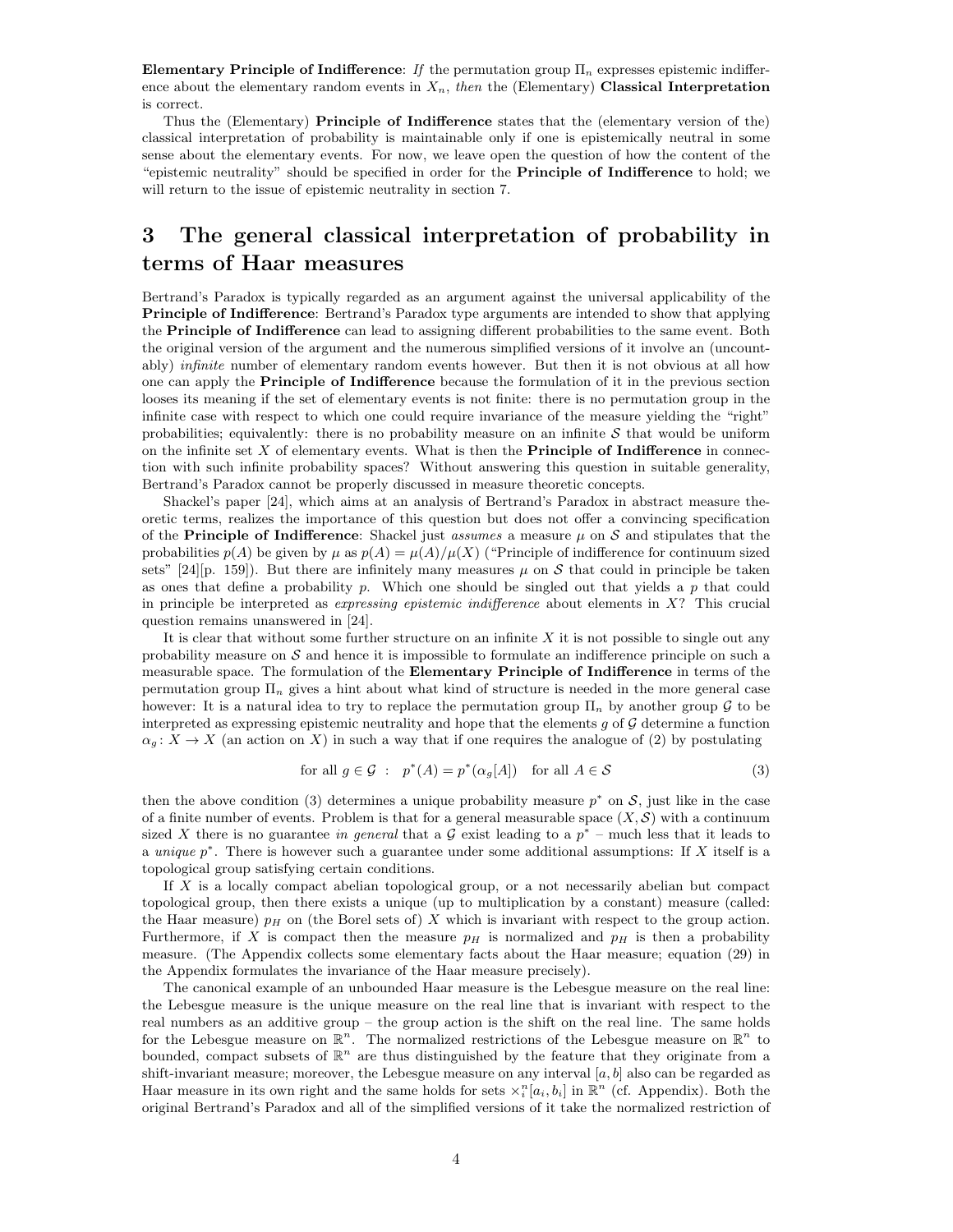the Lebesgue measure to some bounded, compact sets in  $\mathbb{R}^n$   $(n = 1, 2)$  as the measure that expresses the Principle of Indifference. This amounts to interpreting (more or less tacitly) the group that generates the Lebesgue measure as a symmetry expressing epistemic neutrality about the elementary random events.

Thus, in general, the group action on  $X$  determined by  $X$  itself as a group can play the role of the action of the permutation group on  $X_n$ , and the Haar measure  $p<sub>H</sub>$  on a compact X is the analogue of the uniform distribution on  $X_n$  if a non-zero uniform distribution on the elements X does not exist, which is the case if  $X$  is an infinite set. Note that taking the Haar measure as the analogue of the uniform distribution is also justifiable using maximum entropy techniques (see [10]). In what follows,  $(X, \mathcal{S}, p)$  stands for a probability measure space in which X is a compact topological group with continuous group action, S is the Borel  $\sigma$  algebra on X and  $p<sub>H</sub>$  is the Haar measure on S. In the terminology of these group and measure theoretic notions the general classical interpretation of probability and the related principle of indifference can be consistently formulated generally as follows:

**General Classical Interpretation:** If  $X$  is a compact topological group, then the probabilities of the events are given by the Haar measure  $p_H$  on (the Borel sets of) X, and (**Frequency Link**:) the numbers  $p_u(A)$  will be (approximately) equal to the relative frequency of A occurring in a series of trials producing elementary random events from X.

**General Principle of Indifference:** If X is a compact topological group and if the group action expresses epistemological indifference about the elementary random events in  $X$ , then the General Classical Interpretation is correct.

# 4 Labeling Invariance and Labeling Irrelevance

Probabilities understood in the spirit of the *elementary* classical interpretation based on the **Princi**ple of Indifference have the property we call here Labeling Invariance: the probability measure which is permutation invariant in one labeling assigns the same value of probability to the random events as the probability measure that is permutation invariant in a different labeling of the same random events. For instance, if one has a symmetric die sides of which are numbered by numbers 1, 2, . . . 6, then the permutation invariant measure on the elementary events is the uniform probability measure that assigns the value  $\frac{1}{6}$  to each side. If, instead of labeling the sides by the numbers  $1, 2, \ldots, 6$ , we label them by painting them using the colours red, blue, green, yellow, black, white, say, then the measure which is invariant with respect to the permutation of colours will assign the value  $\frac{1}{6}$  to each colour, i.e. the same value that was assigned to the sides on the basis of the labeling using the numbers  $1, 2, \ldots 6$  as labels.

Labeling Invariance seems to be an important and attractive feature of probabilities interpreted according to the elementary classical interpretation because it entails that Labeling Irrelevance holds for the elementary classical interpretation: Labeling Irrelevance states that labeling of random events does not affect their probabilities, that a particular labeling of random events is a matter of convention. Labeling Irrelevance is an important condition in probabilistic modeling: its violation would entail a radical ambiguity and arbitrariness in assigning probabilities to random events. Without Labeling Irrelevance one could not collect statistical data, and violation of Labeling Irrelevance is obviously incompatible with any interpretation of probability that treats probability as an objective feature of the world; furthermore, violation of Labeling Irrelevance also would make subjective degrees of belief vulnerable to a Dutch book: if degrees of belief would change as a result of re-naming the random events involved, then the bookie could make money by just re-naming the events in the bet. Given this conceptual importance of Labeling Irrelevance and the fact that Labeling Invariance entails it, one expects Labeling Invariance to hold for the *general* classical interpretation as well. We well see shortly that Bertrand's Paradox can be viewed as proof that Labeling Invariance does not hold in the general classical interpretation. It should be emphasized however that this does not entail that Labeling Irrelevance cannot be maintained in general, nor does it follow from violation of Labeling Invariance that the classical interpretation based on the Principle of Indifference is inconsistent because Labeling Invariance and Labeling Irrelevance are not equivalent. We will say more on the relation of Labeling Invariance, Labeling Irrelevance and probabilistic modeling in section 7.

To formulate the idea of Labeling Invariance generally and precisely, we need the notion of re-labeling (re-naming) first: If  $(X, \mathcal{S}, p_H)$  and  $(X', \mathcal{S}', p'_H)$  are two probability spaces describing the same phenomenon, then the map  $h: X \to X'$  is called a re-labeling if it is a bijection between X and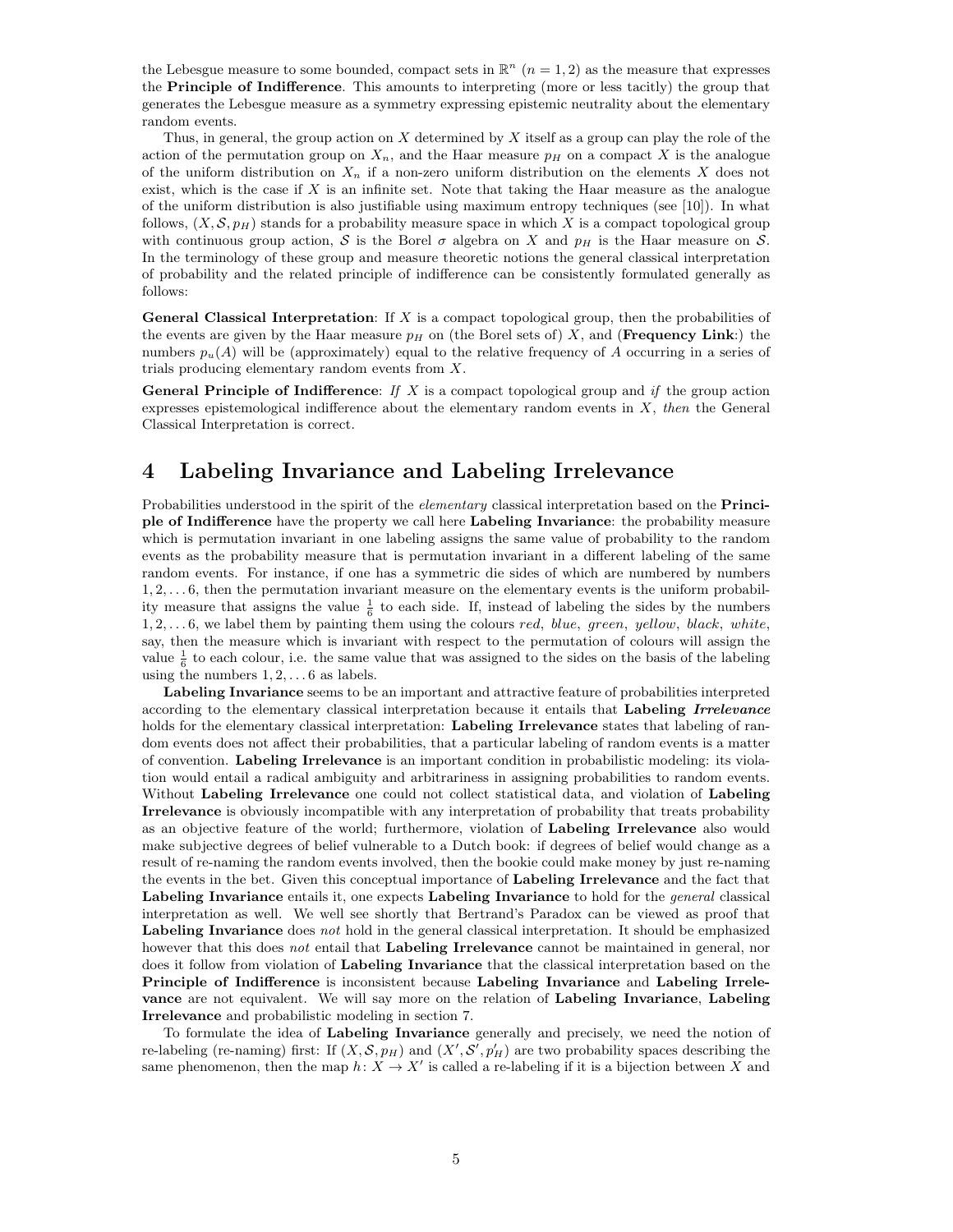X' and both h and its inverse  $h^{-1}$  are measurable, i.e. it holds that

$$
h[A] \in \mathcal{S}' \qquad \text{for all} \quad A \in \mathcal{S} \tag{4}
$$

$$
h^{-1}[B] \in \mathcal{S} \qquad \text{for all} \quad B \in \mathcal{S}' \tag{5}
$$

(Here  $h[A] = \{h(x) : x \in A\}$  and  $h^{-1}[A'] = \{h^{-1}(x') : x' \in A'\}$ .) Note that without the measurability condition required of h it can happen that a general event  $A \in \mathcal{S}$  has probability but its re-named version  $h[A]$  does not – in this case h cannot be called re-naming of random events (and similarly for  $h'$ ).

Labeling Invariance is the claim that the probabilities understood in the spirit of the classical interpretation are invariant with respect to re-naming; that is to say, if  $(X, \mathcal{S}, p_H)$  and  $(X', \mathcal{S}', p'_H)$ are two probability spaces and h is a re-labeling between X and  $X'$  then it holds that

$$
p'_H(h[A]) = p_H(A) \quad \text{for all} \quad A \in \mathcal{S} \tag{6}
$$

$$
p_H(h^{-1}[A']) = p'_H(A') \qquad \text{for all} \quad A' \in \mathcal{S}' \tag{7}
$$

Recall (see e.g. [1][p. 3]) that two probability measure spaces  $(X, \mathcal{S}, p)$  and  $(X', \mathcal{S}', p')$  are called isomorphic if there are sets  $Y \in \mathcal{S}$  and  $Y' \in \mathcal{S}'$  such that  $p(Y) = 0 = p'(Y')$  and there exists a bijection  $f: (X \ Y) \to (X' \ Y')$  such that both f and its inverse  $f^{-1}$  are measurable and such that both f and  $f^{-1}$  preserve the measure p and p', respectively; i.e. (8)-(9) below hold:

$$
p'(f[A]) = p(A) \quad \text{for all} \quad A \in \mathcal{S} \tag{8}
$$

$$
p(f^{-1}[A']) = p'(A') \quad \text{for all} \quad A' \in \mathcal{S}' \tag{9}
$$

The function  $f$  is called then an isomorphism between the probability measure spaces. Labeling Invariance can therefore be expressed compactly by saying

**Labeling Invariance**: Any re-labeling between probability spaces  $(X, \mathcal{S}, p_H)$  and  $(X', \mathcal{S}', p'_H)$  is an isomorphism between these probability spaces.

## 5 General Bertrand's Paradox

Labeling Invariance is obviously a very strong claim and Bertrand's paradox can be interpreted as the proof that it cannot be maintained in general (see below). But why would one think that Labeling Invariance holds in the first place? The answer is: because Labeling Invariance *does* hold for an *infinite* number of probability spaces: for probability spaces with any *finite* number elementary random events probabilities of which are given by the uniform probability measure. A bijection h between two finite sets  $X_n$  and  $X' = X_m$  of elementary events exists if and only if the sets  $X_n$  and  $X_m$  have the same number of elements,  $n = m$ , and this entails that the two uniform distributions on those equivalent sets will assign the same probability to A and  $h[A]$  (and to A' and  $h^{-1}[A']$  – no Bertrand's Paradox can arise in this case. Since the intuition about probability theory was shaped historically by situations involving only a finite number of random events, it is not surprising that Labeling Invariance became part of the intuition about probability. It turns out however that this intuition is a poor guide if the set of elementary events is not finite: This is precisely what Bertrand's Paradox shows, general form of which is the following statement:

**General Bertrand Paradox**: Let  $(X, \mathcal{S}, p_H)$  and  $(X', \mathcal{S}', p'_H)$  be probability spaces with compact topological groups X and X' having an infinite number of elements and  $p_H$ ,  $p'_H$  being the respective Haar measures on the Borel  $\sigma$  algebras S and S' of X and X'. Then Labeling Invariance does not hold for  $(X, \mathcal{S}, p_H)$  and  $(X', \mathcal{S}', p'_H)$  in the sense that

- either there is no re-labeing between X and  $X'$ ;
- $\bullet$  or, if there is a re-labeling between X and X', then there also exists a re-labeling that violates Labeling Invariance.

The General Bertrand's Paradox is a trivial consequence of the following non-trivial theorem in measure theory:

**Proposition 1** ([25], [23]). If X is an infinite, compact topological group with the Haar measure  $p_H$ on the Borel  $\sigma$  algebra S of X, then there exists an autohomeomorphism  $\theta$  of X and an open set E in S such that  $p_H(\theta[E]) \neq p_H(E)$ .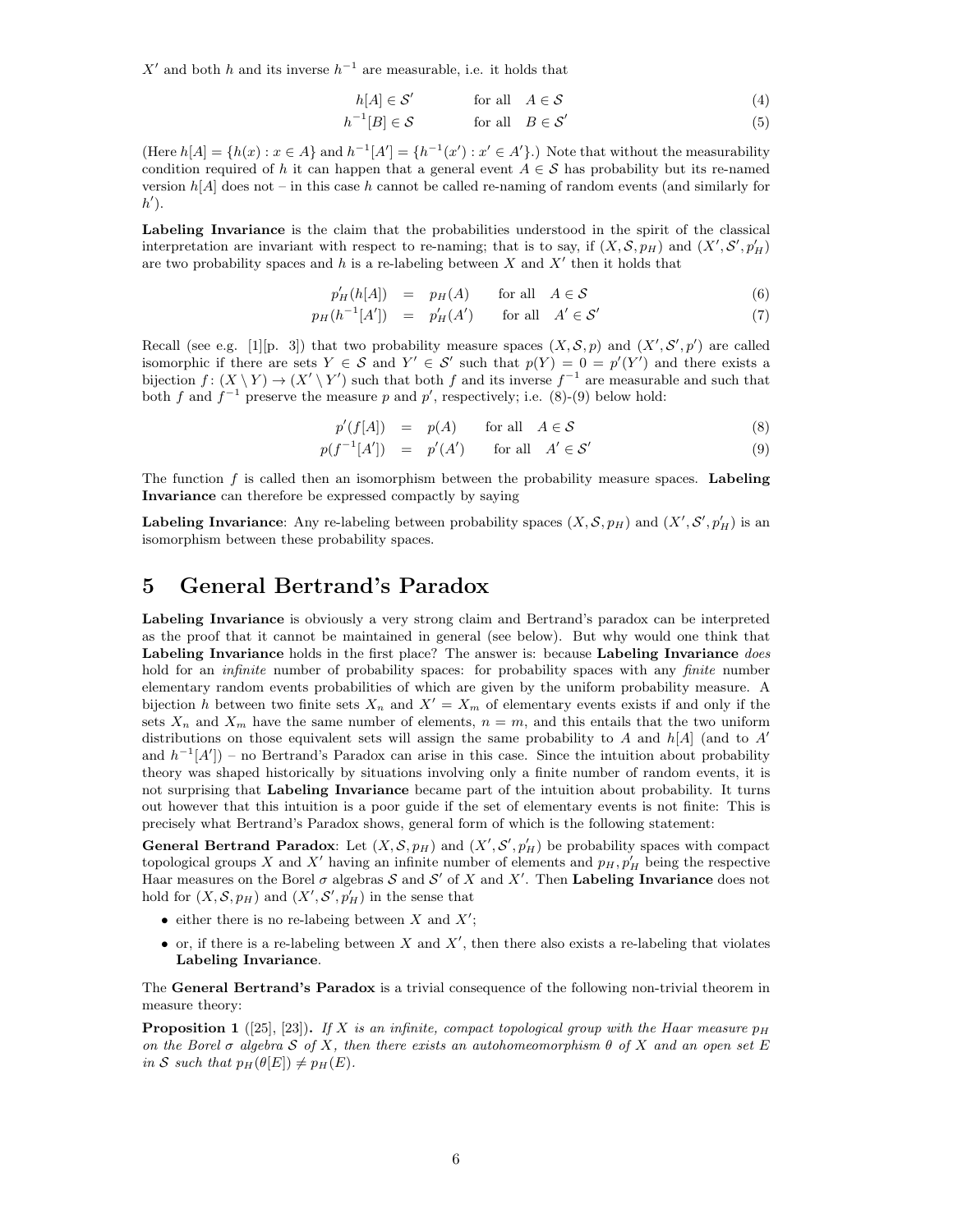By definition an autohomeomorphism  $\theta$  of X is a bijection from X into X such that both  $\theta$  and its inverse  $\theta^{-1}$  are continuous. Since continuous functions are Borel measurable, an autohomeomorphism is a re-labeling: a re-labeling of X in terms of its own elements. Assume now that  $(X, \mathcal{S}, p_H)$  and  $(X', S', p'_H)$  are two probability spaces with infinite, compact topological groups X and X' and Haar measures  $p_H$  and  $p'_H$ . If  $h: X \to X'$  is a re-labeling between X and X' then either h is an isomorphism between the probability spaces (i.e. preserves the probability in the sense of  $(6)-(7)$ ) or it is not. If it is not, then Labeling Invariance is violated by  $h$ . If  $h$  does preserve the probability (and is thus an isomorphism between  $(X, \mathcal{S}, p_H)$  and  $(X', \mathcal{S}', p'_H)$  then by Proposition 1 there exists an autohomeomorphism  $\theta$  on X and there exists an open set  $E \in \mathcal{S}$  such that  $p_H(\theta|E|) \neq p_H(E)$ . This means that for the re-labeling given by the composition  $h \circ \theta$  we have

$$
p'_{H}((h \circ \theta)[E]) = p'_{H}(h[\theta[E]]) = p_{H}(\theta[E]) \neq p_{H}(E)
$$
\n(10)

so the re-labeling  $h \circ \theta$  violates (6) and thus  $h \circ \theta$  violates Labeling Invariance. In either case Labeling Invariance is violated. Furthermore, the autohomeomorphism ensured by Proposition 1 provides a re-labeling of the elementary set of events of any infinite compact group in terms of its own elementary events in such a way that the Haar measure yielding the probabilities of the events in the spirit of the classical interpretation are not preserved under the re-labeling.

The General Bertrand's Paradox is thus a general feature of infinite probability measure spaces with the Haar measure yielding the probabilities, and note that it says more than the original Bertrand's Paradox, which only claimed that there exist Haar measures and re-labelings that violate Labeling Invariance: The General Bertrand's Paradox says that no two infinite Haar probability spaces can satisfy Labeling Invariance; i.e. if there is at all a re-labeling between two probability spaces  $(X, \mathcal{S}, p_H)$  and  $(X', \mathcal{S}', p'_H)$  with infinite X and X' then there is also a re-labeling between these spaces that violates Labeling Invariance, and for any space  $(X, \mathcal{S}, p_H)$  with an infinite X there exists a space (namely itself) and a self-re-labeling of  $(X, \mathcal{S}, p_H)$  that violates Labeling Invariance. Thus Bertrand's 1888 Paradox can be viewed as the specific "Lebesgue measure case" of a mathematical theorem that was proved in full generality in 1993 only.

We close this section by giving an explicit, elementary example of violation of Labeling Invariance; this example will be referred to in the next section. In a well-defined sense (explained in Remark 2) the example is general.

### **Example** Let  $[a, b]$  and  $[c, d]$  be two closed intervals of the real numbers and

$$
((a, b], S_{[a, b]}, p_{[a, b]})
$$
 and  $((c, d], S_{[c, d]}, p_{[c, d]})$ 

be the two probability spaces with  $p_{[a,b]}$  and  $p_{[c,d]}$  being the normalized Lebesgue measures on the intervals [a, b] and [c, d], with  $S_{[a,b]}$  and  $S_{[c,d]}$  being the Borel measurable sets of the respective intervals. Elementary algebraic calculation and reasoning show that one can choose the parameters  $\alpha$ ,  $\beta$  and  $\gamma$  in the definition of the simple quadratic map h defined on the real line by

$$
h(x) = \alpha x^2 + \beta x + \gamma \tag{11}
$$

in such a way that h maps  $[a, b]$  to  $[c, d]$  bijectively and both h and its inverse are continuous hence (Borel) measurable. Thus (the restriction to [a, b] of) h is a re-labeling between  $([a, b], S_{[a, b]}, p_{[a, b]})$ and  $([c, d], \mathcal{S}_{[c,d]}, p_{[c,d]})$ . Specifically, the parameters below have this feature

$$
\alpha = \frac{d-c}{(b-a)^2} \tag{12}
$$

$$
\beta = -2a \frac{d-c}{(b-a)^2} \tag{13}
$$

$$
\gamma = a^2 \frac{d-c}{(b-a)^2} + c \tag{14}
$$

Furthermore, if  $\epsilon$  is a real number such that  $[a, a + \epsilon] \subseteq [a, b]$  then

$$
p_{[a,b]}([a,a+\epsilon])=\frac{\epsilon}{b-a}
$$

and since h takes  $[a, a + \epsilon]$  into  $[c, c + \frac{d-c}{(b-a)^2} \epsilon^2]$  one has

$$
p_{[c,d]}(h[[a,a+\epsilon]]) = \frac{1}{d-c} \left( c + \frac{d-c}{(b-a)^2} \epsilon^2 \right)
$$

It is clear then that for many  $\epsilon$ 

$$
p_{[a,b]}([a,a+\epsilon]) = \frac{\epsilon}{b-a} \neq \frac{1}{d-c} \left( c + \frac{d-c}{(b-a)^2} \epsilon^2 \right) = p_{[c,d]}(h[[a,a+\epsilon]]) \tag{15}
$$

which is a violation of Labeling Invariance.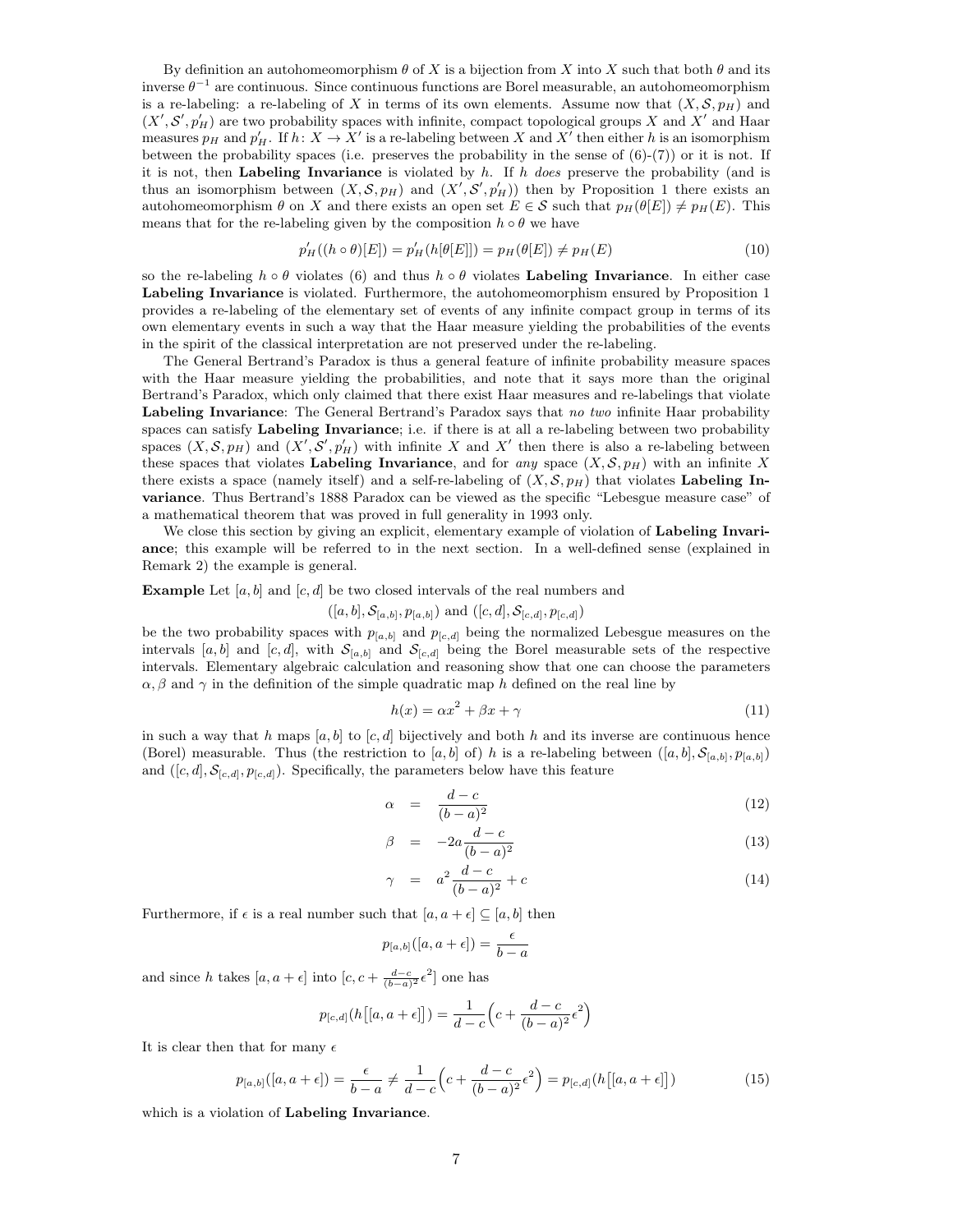Remark 2. Note that the above example is typical in the following sense: A probability measure space is called a *standard probability space* if X is a complete, separable metric space and  $S$  is the Borel  $\sigma$  algebra of X. Standard, non-atomic probability measure spaces are isomorphic to  $([a, b], \mathcal{L}_{[a, b]}, p_{[a, b]})$ with some interval  $[a, b]$  where  $\mathcal{L}_{[a, b]}$  is the algebra of Lebesgue measurable sets in  $[a, b]$  (see [1][Chapter 1, p. 3]). Hence the above example gives a large number of re-labelings that violate Labeling Invariance in the category of spaces  $(X, \mathcal{S}, p_H)$  with X being a complete, separable metric space. This covers all the spaces that occur in connection with Bertrand's Paradox.

## 6 Attempts to save Labeling Invariance

One may attempt to defend Labeling Invariance by trying to block the emergence of the general Bertrand's Paradox. The previous section makes it clear what the possible strategies are to achieve this: One can impose some extra condition on re-labelings that entails either that re-labelings satisfying the extra conditions do not exist (Strategy A) or that the re-labelings satisfying the additional conditions force the re-labelings to be isomorphisms of the probability spaces (Strategy B). Although not formulated in this terminology, Bangu's recent attempt [2] is an example of Strategy A. We show below that Bangu's suggestion for Strategy A is ambiguous however and that resolving the ambiguity makes it either a trivial case of Strategy B or is unsuccessful. A successful implementation of Strategy B is to say that it is unreasonable to expect a re-labeling to preserve probabilities unless the re-labeling also preserves our epistemic status with respect to the elementary events: after all, the **Principle of Indifference** states that  $p<sub>H</sub>$  is the empirically correct probability *only if* the group structure of X expresses epistemic neutrality. So the following stipulation is in the spirit of the Principle of Indifference:

**Definition**: The re-labeling h between probability spaces  $(X, \mathcal{S}, p_H)$  and  $(X', \mathcal{S}', p'_H)$  preserves the epistemic status if it is a group isomorphism between  $X$  and  $X'$ .

Since the probability measures  $p_H$  and  $p'_H$  are completely determined by the respective group actions, re-labelings that preserve the epistemic status are isomorphisms between the measure spaces, hence no Bertrand's Paradox can arise with respect to such re-labelings; furthermore, not every relabeling is a group isomorphism – thus this strategy works in a non-trivial way.

Bangu's suggestion is that one should only expect Labeling Invariance to hold for bijections that "preserve randomness" – this is his Assumption  $R$  – Bertrand's paradox is only a paradox in his view if Labeling Invariance is violated by re-labelings satisfying the randomness condition, which, he claims, has not been shown and the burden of proof is on those who claim such re-labelings exist. It is clear from the wording of his paper that he conjectures that no such proof can be given, i.e. that no randomness preserving re-labelings exist that violate Labeling Invariance (i.e. that he is following Strategy A).

As Bangu also points out, the notion of randomness is notoriously both vague and rich: the adjective "random" can be applied to different entities (events, processes, dynamics, ensembles etc.), it can come in the form of a pre-theoretical informal intuition, in the form of precise mathematical definitions, and it also can come in degrees. Thus one has to be very careful and specific when it comes to the problem of whether "randomness is preserved" under a re-labeling of the elementary random events. Bangu leaves it deliberately open in what sense precisely "randomness" might not be invariant under re-labeling of the random events; hence his suggestion remains vague. No matter what kind of notion of randomness one has in mind, if it is to be relevant for probabilistic modeling of a phenomenon, then it must be expressible in terms of probabilities, since the basic principle guiding the modeling of phenomena by probability theory is the maxim:

Distribution Relevance: "A property is probability theoretical if, and only if, it is describable in terms of a distribution" [14][p. 171].

In the spirit of **Distribution Relevance** one can take the position that randomness of a phenomenon expressed by "randomness" of the random variables that describe the phenomenon are encoded in the distribution of the random variables. Consequently, under this interpretation of randomness, if one is given two probability models  $(X, \mathcal{S}, p)$  and  $(X', \mathcal{S}', p')$  of a given phenomenon and  $h: X \to X'$  is a re-labeling between  $(X, \mathcal{S}, p)$  and  $(X', \mathcal{S}', p')$ , then h preserves the randomness of the two probabilistic descriptions if and only if it holds that if  $f: X \to \mathbb{R}$  is any random variable in  $(X, \mathcal{S}, p)$  with distribution  $p \circ f^{-1}$  then the distribution  $p' \circ f'^{-1}$  in  $(X', \mathcal{S}', p')$  of the re-named random variable  $f' = f \circ h^{-1}$  coincides with  $p \circ f^{-1}$ :

$$
\left(p' \circ (f \circ h^{-1})^{-1}\right)(d) = \left(p \circ f^{-1}\right)(d) \qquad \text{for all } d \in \mathcal{B}(\mathbb{R})
$$
 (16)

and conversely: for every random variable  $g' : X' \to \mathbb{R}$  which is the re-named version of a random variable  $g = g' \circ h$  in  $(X, \mathcal{S}, p)$  it holds that the distribution  $p' \circ g'^{-1}$  in  $(X', \mathcal{S}', p')$  of g' and the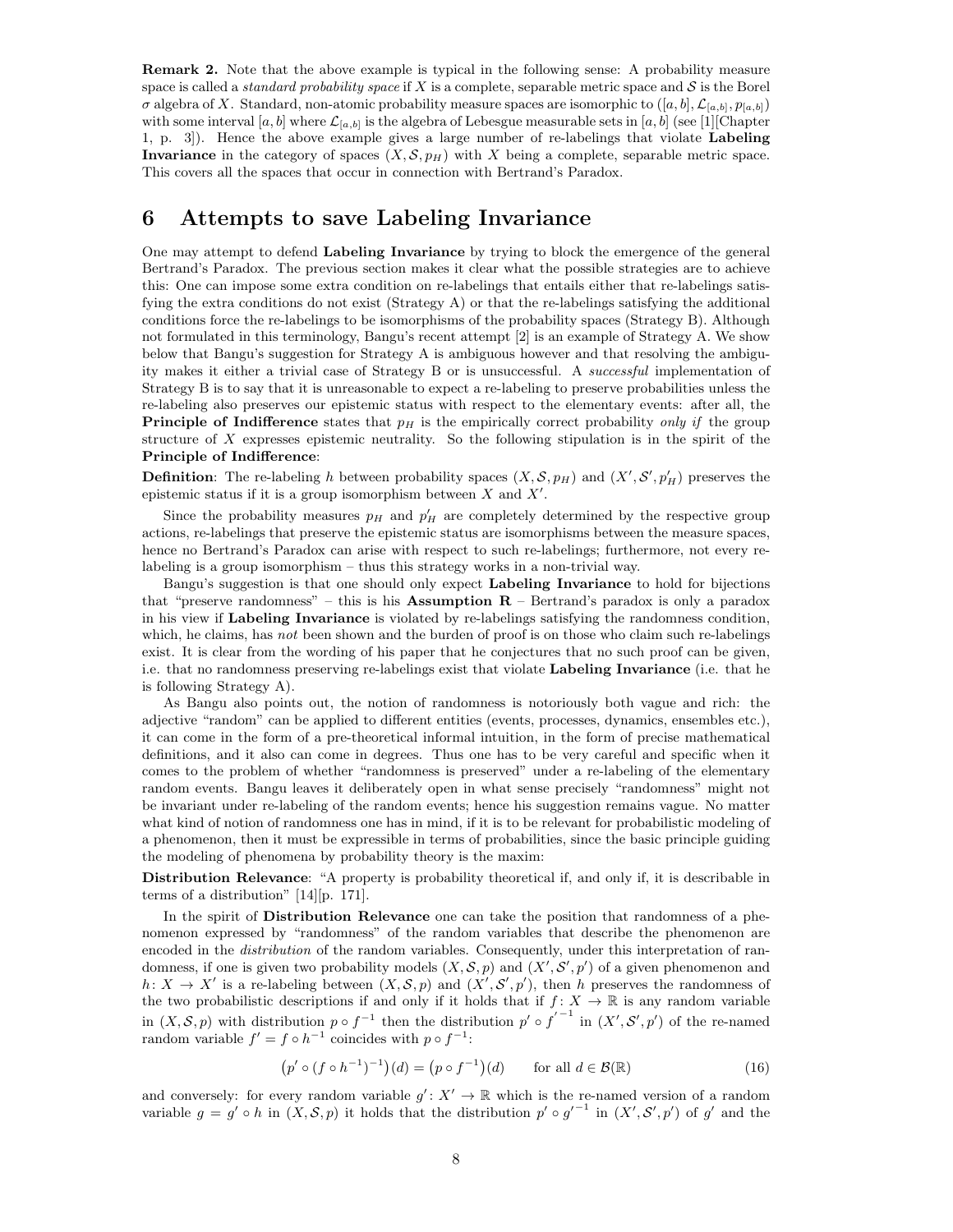distribution  $p \circ g^{-1}$  of  $g = g' \circ h$  in  $(X, \mathcal{S}, p)$  coincide:

$$
(p \circ (g' \circ h)^{-1})(d) = (p' \circ g'^{-1})(d) \quad \text{for all } d \in \mathcal{B}(\mathbb{R})
$$
 (17)

Since the random events themselves are random variables, the two equations (16)-(17) must hold for every characteristic function  $\chi_A$   $(A \in S)$  in place of f and every characteristic function  $\chi_{A'}$   $(A' \in S')$ in place of  $g'$  as well, so this requirement of preserving randomness amounts to the demand that the following two equations hold:

$$
p'(h[A]) = p(A) \quad \text{for all} \quad A \in \mathcal{S} \tag{18}
$$

$$
p(h^{-1}[A']) = p'(A') \quad \text{for all} \quad A' \in \mathcal{S}' \tag{19}
$$

which is precisely **Labeling Invariance** (eqs.  $(6)-(7)$ ). So, if "preserving randomness by re-labeling" in Assumption R is understood in the spirit of Distribution Relevance as conditions  $(16)-(17)$ then the only randomness-preserving re-labelings are the isomorphisms and no Bertrand paradox can arise indeed – requiring preserving randomness in this sense is equivalent to the requirement that the re-labelings are isomorphism. Strategy A, so interpreted, is trivial.

One can try to argue that this is an extremely strong interpretation of "preserving randomness" and that randomness also can be interpreted differently as expressed by some other property  $\Phi(p)$ of the probability measure p. For instance, one has the intuition that a probability measure sharply concentrated on a single point in  $X$  is far less "random", it represents much more certainty by having zero variance than a probability distribution that has a large variance. The usual (Shannon) entropy of a probability measure also can be taken as a measure of "randomness" of the phenomenon that the probability model describes [4][p. 61-62]. Thus one can interpret the requirement of "preserving randomness under re-labeling" in **Assumption R** in different ways depending on what property  $\Phi$ one chooses:

**Assumption R**[ $\Phi$ ]: If  $(X, \mathcal{S}, p_H)$  and  $(X', \mathcal{S}', p'_H)$  are two probability spaces and h is a re-labeling between X and X' then we say that **Assumption R**[ $\Phi$ ] is satisfied if both  $\Phi(p_H)$  and  $\Phi(p'_H)$  hold.

It is clear then that if there is a property Φ of randomness of a probability measure and there exists probability spaces  $(X, \mathcal{S}, p_H)$  and  $(X', \mathcal{S}', p'_H)$  with a re-labeling  $h: X \to X'$  such that **Assumption**  ${\bf R}[\Phi]$  is satisfied but Labeling Invariance is violated by h then Bertrand's paradox re-emerges.

The variance and the entropy are such properties: Consider the probability spaces  $([a, b], \mathcal{S}_{[a, b]}, p_{[a, b]})$ and  $([c, d], \mathcal{S}_{[c,d]}, p_{[c,d]})$  described in the **Example** in section 5. The variance  $\sigma(p_{[a,b]})$  of the normalized Lebesgue measure  $p_{[a,b]}$  on any interval  $[a,b]$  is by definition equal to

$$
\sigma(p_{[a,b]}) = \int_{a}^{b} \frac{1}{b-a} x^2 dx - \left[ \int_{a}^{b} \frac{1}{b-a} x dx \right]^2 = \frac{(b-a)^2}{12} \tag{20}
$$

and the entropy  $E(p_{[a,b]})$  of  $p_{[a,b]}$  is by definition

$$
E(p_{[a,b]}) = -\int_{a}^{b} \frac{1}{b-a} \log(\frac{1}{b-a}) dx = \log(b-a)
$$
 (21)

It follows then that if  $b - a = d - c = t$  then

$$
\sigma(p_{[a,b]}) = \sigma(p_{[c,d]}) = \frac{t^2}{12}
$$
\n(22)

$$
E(p_{[a,b]}) = E(p_{[c,d]}) = \log(t)
$$
\n(23)

On the other hand, the map h defined in the Example remains a re-labeling even if  $b - a = d - c$ and Labeling Invariance is violated by this map because for  $b - a = d - c = t$  eq. (15) entails that for many  $\epsilon$  we have

$$
p_{[a,b]}([a,a+\epsilon]) = \frac{\epsilon}{t} \neq \frac{1}{t} \left( c + \frac{1}{t} \epsilon^2 \right) = p_{[c,d]}(h[[a,a+\epsilon]]) \tag{24}
$$

Thus Bertrand's paradox re-emerges: The probability space  $([c, d], S_{[c,d]}, p_{[c,d]})$  can be regarded as a re-named version of the probability space  $([a, b], \mathcal{S}_{[a, b]}, p_{[a, b]})$  via the re-labeling h defined by (11) and (12)-(14), furthermore, if  $b-a=d-c$  then this re-labeling satisfies **Assumption R**[ $\Phi$ ] with  $\Phi$  being the variance or entropy, and because of  $(15)$  h violates Labeling Invariance  $(6)-(7)$ .

One also can try to question Distribution Relevance. But if one gives up Distribution Relevance and interprets "randomness" in a way that makes randomness not expressible exclusively in terms of the distributions involved, then the appropriately modified Assumption R constrains even less the emergence of Bertrand's Paradox. Rowbottom and Schackle [22] take Assumption R to be (a technically undefined) "unpredictability" and argue (informally) that there are re-labelings that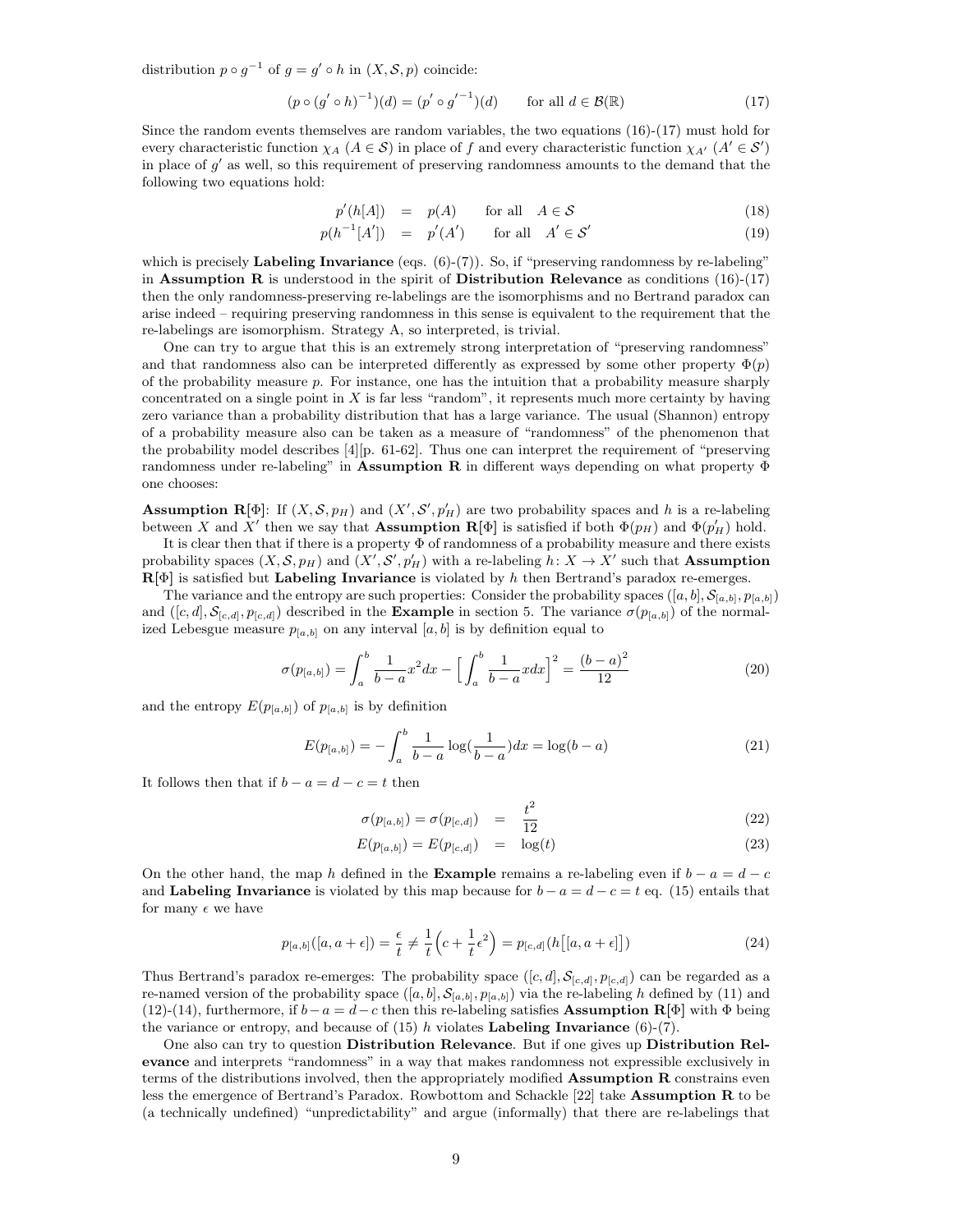preserve "unpredictability" and which are not isomorphisms, contrary to what Bangu [2] seems to conjecture. As a technically more explicit example, assume that a dynamic  $\{\alpha_t : t \in \mathbb{R}\}\$  is given on  $([a, b], \mathcal{S}_{[a,b]}, p_{[a,b]})$  and a dynamic  $\{\alpha'_t : t \in \mathbb{R}\}\$ is given on  $([c, d], \mathcal{S}_{[c,d]}, p_{[c,d]})$ , where  $\alpha_t$  and  $\alpha'_t$  are one parameter groups of measure preserving maps on  $[a, b]$  and  $[c, d]$  respectively. As randomness of the dynamical systems  $([a, b], \mathcal{S}_{[a,b]}, p_{[a,b]}), {\alpha_t}$  and  $([c, d], \mathcal{S}_{[c,d]}, p_{[c,d]}), {\alpha'_t}$  one can take the randomness of the respective *dynamics* such as ergodicity, or mixing, which are not expressible in terms of  $p_{[a,b]}$  and  $p_{[c,d]}$  only. Given the re-labeling h between  $([a,b], \mathcal{S}_{[a,b]}, p_{[a,b]})$  and  $([c,d], \mathcal{S}_{[c,d]}, p_{[c,d]})$ described in the Example in section 5 that violates Labeling Invariance one can then specify the dynamics  $\{\alpha_t\}$  and  $\{\alpha'_t\}$  in such a way that they are both ergodic, [4][p. 34], generating a Bertrand's Paradox, or in such a way that  $\{\alpha_t\}$  is ergodic whereas  $\{\alpha_t'\}$  is not, which would be a violation of preserving randomness (Assumption R) hence not a case of Bertrand's Paradox (according to Bangu's requirement) – anything is possible under such a dynamical interpretation of randomness.

Thus the emergence of Bertrand's paradox cannot be blocked in a non-trivial way by requiring the paradoxical examples to satisfy the randomness test and showing that they cannot pass this test: unless one requires in effect that the re-labeling be an isomorphism, Bertrand's Paradox emerges: If Distribution Relevance is accepted and randomness is interpreted as measured by the variance or entropy of the probability measures, then elementary examples can be given that show violation of Labeling Invariance. If Distribution Relevance is abandoned, then the randomness requirement can be satisfied even more easily.

# 7 Comments on the classical interpretation of probability

Probability theory, as specified by the Kolmogorovian axioms, is part of pure mathematics. Just like other branches of pure mathematics, probability theory also can be used to describe certain phenomena however. One has to distinguish such applications of probability theory both from pure mathematics and from interpretations of probability as this latter term is used in philosophy of science.

In an application of probability theory one relates the mathematical elements in a triplet  $(X, \mathcal{S}, p)$ to non-mathematical entities. This involves two tasks:

Event Interpretation To specify what the elements in  $X$  and  $S$  stand for.

**Truth Interpretation** To clarify when the proposition " $p(A)=r$ " is true/false.

In an application, probability theory thus becomes a mathematical model of a certain phenomenon that is external to mathematics. A probability measure space is a good model of the phenomenon if it has two features: descriptive accuracy and predictive success. Descriptive accuracy means that under the fixed specification of the Event and Truth Interpretations propositions such as  $p(A) = r$  are true about events that have been observed in the past. Predictive success means that the probabilistic propositions  $p(A) = r$  will be true in future observations. It is clear that both descriptive correctness and predictive success are *robustly empirical features* and that descriptive accuracy up until time T does not entail predictive success for times after  $T -$  this is just a particular formulation of the problem of induction; hence, whether a probability space is a good model is a question that can be answered only on the basis of empirical considerations. This is of course not new, there is nothing peculiar or mysterious about probabilistic modeling, probabilistic scientific theories are just like any scientific theory from this perspective.

The mathematical notion of isomorphism between probability measure spaces is in complete harmony with the application of probability theory – and so is the General Bertrand Paradox: The Event Interpretation and Truth Interpretation are conceptually different issues, the former does not determine the latter, and, accordingly, two probability spaces are defined to be isomorphic if two conditions are satisfied: the random events in the two spaces are connected by a re-labeling and the re-labeling preserves the probabilities. From the perspective of the notion of isomorphisms of probability spaces finite probability spaces with the uniform probability measure just happen to have the "contingent" feature that in this category re-labelings are isomorphisms; in this case the re-labelings contain enough information to make them isomorphisms.

This contingent feature is very deceptive however because it gives the impression that **Labeling** Invariance is the proper way to ensure Labeling Irrelevance. It is because of this conflation of Labeling Invariance and Labeling Irrelevance that violation of Labeling Invariance in the category of Haar measure spaces (i.e. General Bertrand's Paradox) appears paradoxical. But there is nothing paradoxical about this, Labeling Irrelevance is respected in probabilistic modeling perfectly well – but it is respected not by Labeling Invariance holding true: If the elements in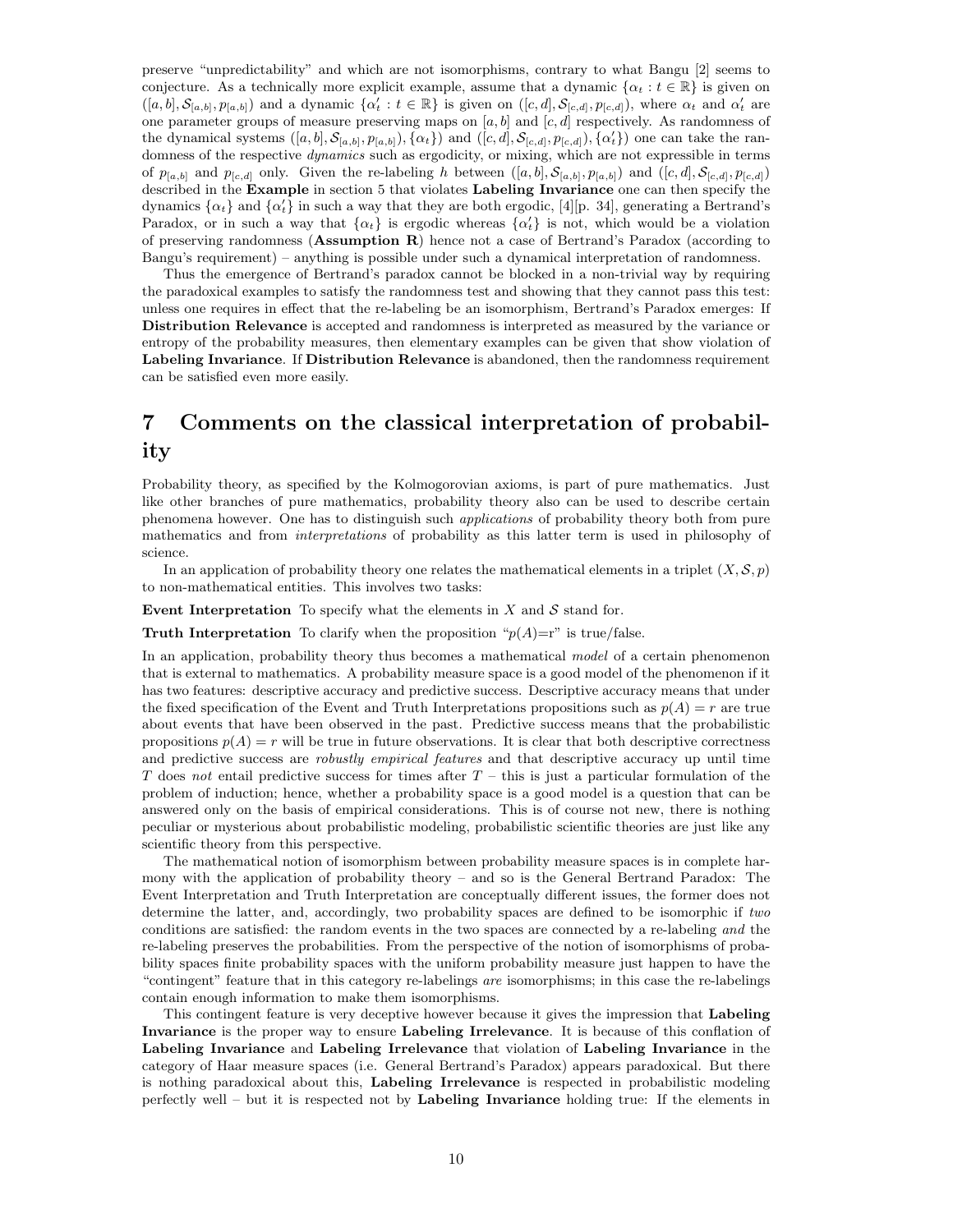the pair of sets  $(X, \mathcal{S})$  label the (elementary, respectively, general) random events of some random phenomenon, then one is free to use another pair of sets  $(X', S')$  to label the events as long as no random events are lost in X' and  $\mathcal{S}'$ , i.e. as long as there is a re-labeling h between X and X'. **Labeling Irrelevance** says that the choice of  $(X, \mathcal{S})$  or  $(X', \mathcal{S}')$  does not affect the probabilities of the random events and this is in harmony with the fact that fixing either  $(X, \mathcal{S})$  or  $(X', \mathcal{S}')$  does not determine any probability measure on either  $(X, \mathcal{S})$  or  $(X', \mathcal{S}')$ : any of the (continuum number of) mathematically possible probability measures can be defined on both  $(X, \mathcal{S})$  and  $(X', \mathcal{S}')$ . So, if the probability measure p is such that  $(X, \mathcal{S}, p)$  is a descriptively accurate probabilistic model of the phenomenon in question, then  $(X', S', p')$  with p' defined by  $p' \equiv p \circ h$  also is a descriptively accurate model of the same phenomenon and  $(X, \mathcal{S}, p)$  and  $(X', \mathcal{S}', p')$  are isomorphic with respect to h. Conversely, if  $(X, \mathcal{S}, p)$  and  $(X', \mathcal{S}', p')$  are isomorphic probability spaces with respect to h, then (up to a measure zero set)  $h$  is a re-labeling of the events preserving probabilities, and either  $(X, \mathcal{S}, p)$  or  $(X', \mathcal{S}', p')$  can be used to describe the phenomenon, choosing any of them – choosing any of the two labelings  $(X, \mathcal{S})$  or  $(X', \mathcal{S}')$  in particular – is a matter of convention. In short: Labeling Irrelevance is encoded in the notion of isomorphism of probability spaces and in the claim that isomorphic probability spaces can be used to describe the same phenomenon. Note that this interpretation of how Labeling Irrelevance is ensured in probabilistic modeling does not depend on any particular features of the probability spaces used in modeling; in particular it is not assumed that the probability measure is the uniform probability or a Haar measure. Indeed, it would be unacceptable if Labeling Irrelevance would only hold for situations in which the probabilities of the events are given by such special measures.

Interpretations of probability are typical classes of applications of probability theory, classes consisting of applications that possess some common features, which the interpretation isolates and analyzes. The elementary classical interpretation concerns the application of the particular probability spaces  $(X_n, \mathcal{S}, p_u)$ , where the set  $X_n$  of elementary events is finite and the probability measure  $p_u$ is the uniform probability measure on  $X_n$ . The problem with the classical interpretation (understood with the amendment of the Principle of Indifference) is not Bertrand's Paradox, i.e. not that the **Principle of Indifference** cannot be consistently generalized from  $(X_n, \mathcal{S}, p_u)$  to the case of an infinite number of elementary random events: We have seen in section 3 that a General Principle of Indifference and a General Classical Interpretation can be consistently formulated in terms of Haar measure spaces  $(X, \mathcal{S}, p_H)$  and one *can* in principle maintain the **General Classical** Interpretation. What one has to abandon is the general version of Labeling Invariance, which is not maintainable in view of the General Bertrand Paradox. But the Principle of Indifference and Labeling Invariance are *independent* ideas: One can reject Labeling Invariance completely, and one can do so without abandoning the conceptually important Labeling Irrelevance because, as we have seen above, Labeling Invariance is different from Labeling Irrelevance. One also can in principle restrict Labeling Invariance to the domain in which it holds: to the category of probability measure spaces with a finite number of random events or to re-labelings that preserve the epistemic status. All these options are logically consistent with the logically consistent formulation of the General Principle of Indifference and with the General Bertrand's paradox – Bertrand's Paradox is defused.

This is not to say that the classical interpretation of probability is acceptable however. The main problem with the classical interpretation is that it disregards the empirical character of the applications of probability theory and gives the impression that descriptive accuracy and predictive success in applications are based on (and can be ensured by referring to) an priori-flavored principle that expresses some sort of epistemic indifference about random events. But this is not possible, which is shown by the difficulty (often pointed out in connection with the Principle of Indifference [8]) that it is unclear how to specify the precise content of "epistemic neutrality" in such a way that the Principle of Indifference does not become circular and holds nevertheless: The Principle of Indifference holds only if epistemic neutrality does entail that the probabilities of the events given by the uniform probability measure will be equal to the frequencies of events in actual trials producing elementary random events, and such a conclusion cannot be validly based on a priori considerations – if it could, the Principle of Indifference would have solved the problem of induction.

Note in this connection that Jaynes' [11] resolution of Bertrand's Paradox cannot be interpreted as an instance of deducing empirically correct probabilities from abstract principles in the sense which is relevant for the claims we made above about non-deducibility of empirical frequencies from abstract principles. The logic of Jaynes' treatment of Bertrand's problem is the following:

- A Jaynes shows that certain mathematical conditions entail a unique probability distribution on the two-dimensional plane.
- B He argues that those mathematical conditions should be interpreted as expressing symmetry tacit in the formulation of Bertrand's problem.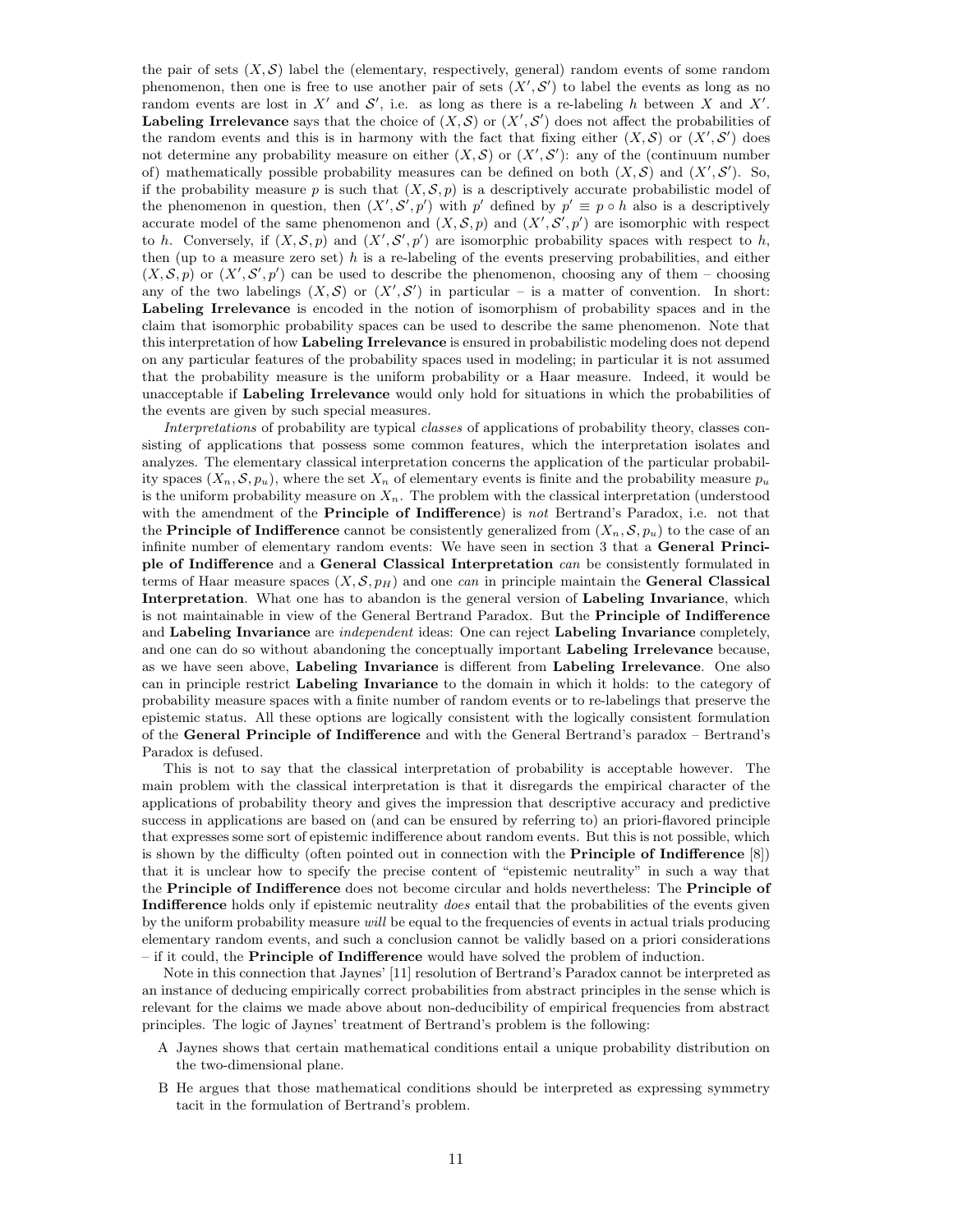C He shows that there exists an empirical arrangement, a particular way of actually generating an ensemble of events, in which the relative frequencies approximate the probability of the event. (Jaynes was dropping straws on a circle from a ladder.)

A+B+C cannot be regarded as derivation of empirically correct probabilities from non-empirical (a priori) conditions in the relevant sense of "derivation" because Jaynes did not show that the ensemble of events has to be generated the way C claims is possible. That the ensemble in which the frequencies are equal to the probabilities given by the probability measure Jaynes deduced from symmetries is produced in a particular way (by dropping straws from a ladder) cannot be deduced in a logically valid manner from anything a priori because the actual production of the ensemble in this particular way is a contingent, empirical fact – no conceivable abstract **Principle of Indifference** can validly entail that Jaynes dropped straws from a ladder in a specific way. Jaynes just showed that the mathematical probability theory with the particular probability measure he derived from mathematical symmetry assumptions can be a descriptively accurate model of a segment of reality under the frequency interpretation of probability, i.e. that there exist experimentally executable conditions that generate random events in such a way that the symmetry mentioned in B is in fact a feature of the experimental arrangement and that frequencies of events in the ensemble are described by the probability measure he derived. That Jaynes did not derive that this has to be so is also confirmed by the fact that, as Marinoff [16] shows, one can distinguish different types of random generators representing different types of randomness and, depending on which random generator actually produces the random events featuring in a Bertrand Paradox type situation, one obtains different empirical probability distributions – none of these can be derived from a priori considerations.

Note finally that it also is possible to interpret the General Bertrand's Paradox presented in this paper as an argument in favor of the claim that probability measure spaces with an uncountably infinite number of random events are too general and abstract to be free of conceptually controversial features. This conclusion might also be supported by referring to the impossibility of a frequency interpretation of probabilities in certain probability measure spaces with "too large" sets of random events and such an interpretation would be in line with the well-known position that rejects countable additivity as a reasonable feature of probability measures interpreted as representing degrees of belief. Given that a wide range of probability measure spaces with uncountably many random events have found very successful applications in the sciences, especially in physics, we would not draw such a radical conclusion however. We prefer the modest interpretation of the General Bertrand' Paradox: Bertrand's Paradox shows violation of Labeling Invariance, i.e. that re-labelings are not necessarily isomorphisms in the category of Haar probability measure spaces with infinite random events. But the violation of Labeling Invariance does not undermine the classical interpretation of probability understood with the Principle of Indifference, and violation of Labeling Invariance also is in complete harmony with how mathematical probability theory is used in the sciences to model phenomena. In particular, violation of Labeling Invariance does not entail violation of Labeling Irrelevance; yet, irrespective of Bertrand's Paradox, the content of the Principle of Indifference cannot be specified in such a way that it can establish the classical interpretation of probability (with the frequency link) as descriptively accurate or predictively successful.

#### Appendix

This Appendix recalls some elementary facts about the Haar measure. Standard references for the Haar measure are [18] and [9][Chapter XI.], for a more recent presentation see [5].

X is called a topological group with multiplication  $(x, y) \mapsto x \cdot y$  and inverse  $x \mapsto x^{-1}$  if the map  $(x, y) \mapsto x^{-1} \cdot y$  is continuous  $(x, y \in X)$ . A measure p on the Borel algebra S of the group X is called *left* invariant (respectively *right* invariant) with respect to the group action if eq. (25) (respectively eq. (26)) below hold

$$
p(A) = p(xA) \quad \text{for all } x \in X \ \ A \in \mathcal{S} \tag{25}
$$

$$
p(A) = p(Ax) \qquad \text{for all } x \in X \ \ A \in \mathcal{S} \tag{26}
$$

where for an  $x \in X$ , the sets xA and Ax are defined by

$$
xA = \{x \cdot y : y \in A\} \tag{27}
$$

$$
Ax = \{y \cdot x : y \in A\} \tag{28}
$$

The measure  $p$  is called invariant if it is *both* left and right invariant, i.e. if

$$
p(A) = p(xA) = p(Ax) \qquad \text{for all } x \in X \ \ A \in \mathcal{S} \tag{29}
$$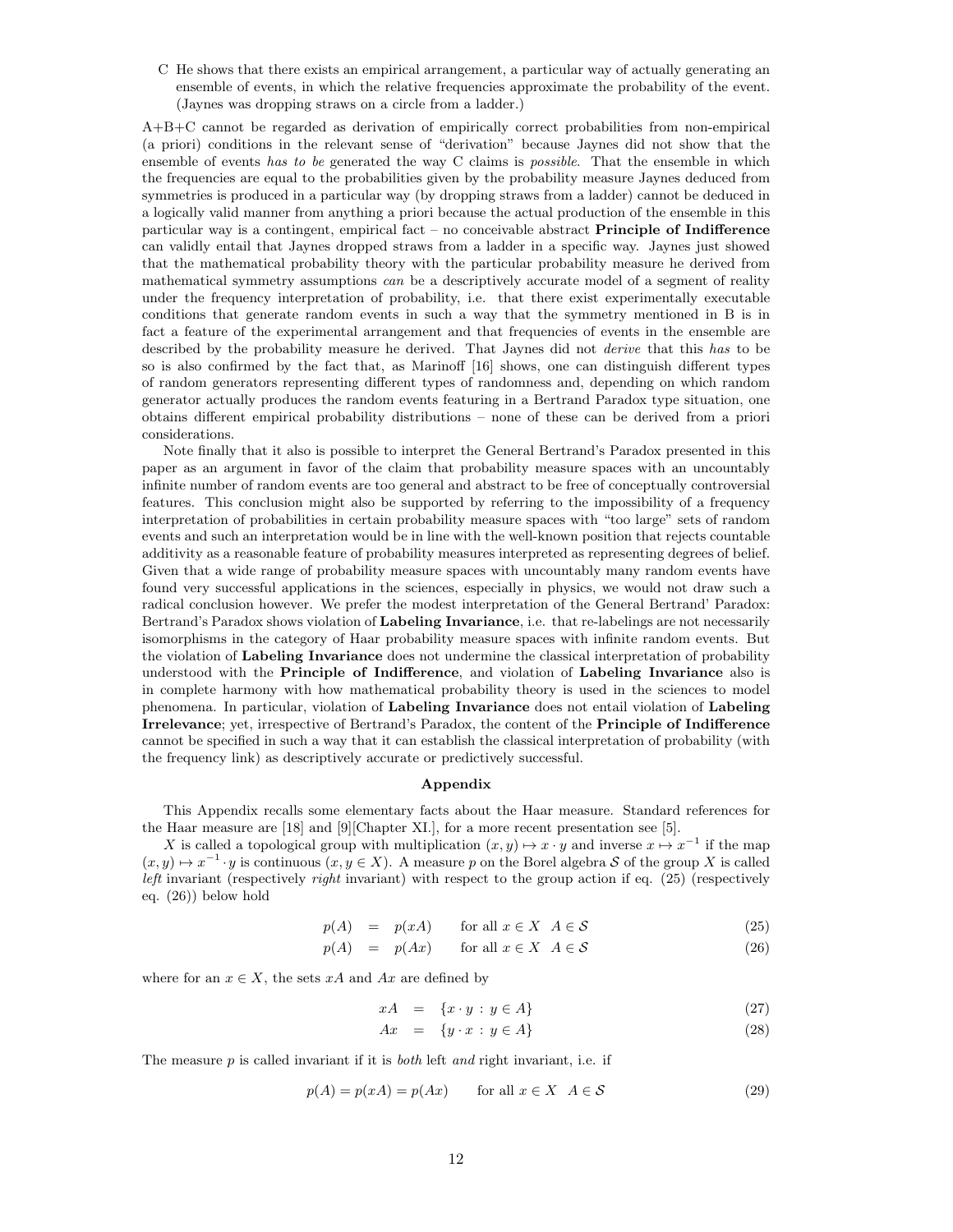On any locally compact topological group there exists both a left  $p_H^L$  and a right  $p_H^R$  invariant Haar measure and they are unique up to multiplication by a constant. The left and right invariant Haar measures are in general different. Since both the left and Haar measure is unique up to constant multiplication, and since for any  $x \in X$  the measure  $p_x(A) \doteq p_H^L(Ax)$  is again a left invariant measure, there exists a real number  $\Delta(x)$  such that  $p_x(A) = \Delta(x)p_H^L(A)$ . The map  $x \mapsto \Delta(x)$ is called the modular function of the group. If  $\Delta(x) = 1$  for all x, then the groups are called unimodular; for unimodular groups the left and right invariant Haar measures coincide and yield an invariant measure. Compact and locally compact abelian groups are unimodular. The Haar measure is bounded if and only if  $X$  is compact – the Haar measure is then a probability measure.

The canonical examples of unbounded Haar measures are the Lebesgue measure on the real line and the Lebesgue measure on  $\mathbb{R}^n$ . It is shown below that the normalized restrictions of the Lebesgue measure on  $\mathbb{R}^n$  to subsets of the form  $\chi_i^n[a_i, b_i)$  in  $\mathbb{R}^n$  also can be regarded as Haar measures in their own right with respect to a compact group  $\mathcal G$ . This entails that the Lebesgue measure on the closed set  $\chi_i^n[a_i, b_i]$  also can be viewed as a Haar measure with respect to G because the Lebesgue measure space over  $\chi_i^n[a_i, b_i]$  and over  $\chi_i^n[a_i, b_i]$  are isomorphic. (Note that G is not the shift; it cannot be since shifted subsets of  $[0, 1)$  are not necessarily subsets of  $[0, 1)$  and the group of "shifts" modulo 1" do not form a topological group due to discontinuity of the "shift modulo 1" operation.) Since  $[0, 1)$  can be mapped onto  $[a, b)$  by a continuous linear bijection connecting the (normalized) Lebesgue measures on the intervals  $[0, 1)$  and  $[a, b)$ , to see how the Lebesgue measure on  $[a, b)$  is a Haar measure in its own right, it is enough to see how the (normalized) Lebesgue measure  $p_{[0,1)}$  on the interval  $[0, 1)$  emerges as a Haar measure. Let

$$
S^1 = \{ z \in \mathbb{C} : \ |z| = 1 \}
$$

be the unit circle on the complex plane. As  $S^1$  is a compact topological subgroup of  $\mathbb C$  with the multiplication of complex numbers as the group operation, there exists a normalized Haar measure  $p_H$  on  $S^1$ . The exponential function f defined by

$$
f: [0, 1) \to S^1
$$
,  $f(t) = e^{2\pi i t}$ 

is a continuous and continuously invertible bijection between the unit interval  $[0, 1)$  and the unit circle  $S<sup>1</sup>$ ; hence both f and its inverse are measurable. We claim that f is a measure theoretic isomorphism between the interval [0, 1) with the Lebesgue measure on it and  $S<sup>1</sup>$  with the measure  $p<sub>H</sub>$  on it; i.e. that

$$
p_H = p_{[0,1)} \circ f^{-1} \tag{30}
$$

To verify (30), by the uniqueness of Haar measures, it is enough to show that  $p_{[0,1)} \circ f^{-1}$  is a Haar measure, i.e. that  $p_{[0,1)} \circ f^{-1}$  is invariant with respect to the group operation in  $S^1$ , which is the multiplication of complex numbers. Since the exponential function  $f$  turns addition of real numbers into multiplication of complex numbers, for  $B \subset S^1$  and  $z \in \mathbb{C}$  we have

$$
f^{-1}(B \cdot z) = f[B] + t \mod 1 \tag{31}
$$

where the translation

$$
Y \mapsto Y + t \mod 1 \tag{32}
$$

is the standard shift of set  $Y \subset [0, 1)$  by t followed by "pulling back" into  $[0, 1)$  the part of Y that is shifted out of the bounds of  $[0, 1)$ ; formally:

$$
Y + t \mod 1 = (Y \cap [0, 1 - t) + t) \cup (Y \cap [1 - t, 1) - (1 - t))
$$

 $p_{[0,1)}$  is translation invariant on [0, 1) in the sense that for any measurable set  $A \subseteq [0,1)$  and  $0 \le t < 1$ we have

$$
p_{[0,1)}(A) = p_{[0,1)}(A + t \mod 1),
$$

so we have

$$
p_H(B \cdot z) = p_{[0,1)}(f^{-1}(B \cdot z)) = p_{[0,1)}(f^{-1}(B) + t \mod 1) = p_{[0,1)}(f^{-1}(B)) = p_H(B)
$$

The Lebesgue measure  $p_{[0,1)}^n$  on the *n*-dimensional cube  $[0,1)^n$  also can be regarded as a Haar measure: one can consider the Haar measure  $p_H^n$  on the *n*-dimensional torus

$$
T^n = S^1 \times S^1 \times \cdots \times S^1 \text{ (n times)}
$$

which is a compact topological subgroup of  $\mathbb{C}^n$  with the coordinate-wise multiplication of complex numbers as group operation. Put

$$
f: [0, 1)^n \to T^n
$$
,  $f(t_0, ..., t_n) = (e^{2\pi i t_0}, ..., e^{2\pi i t_n})$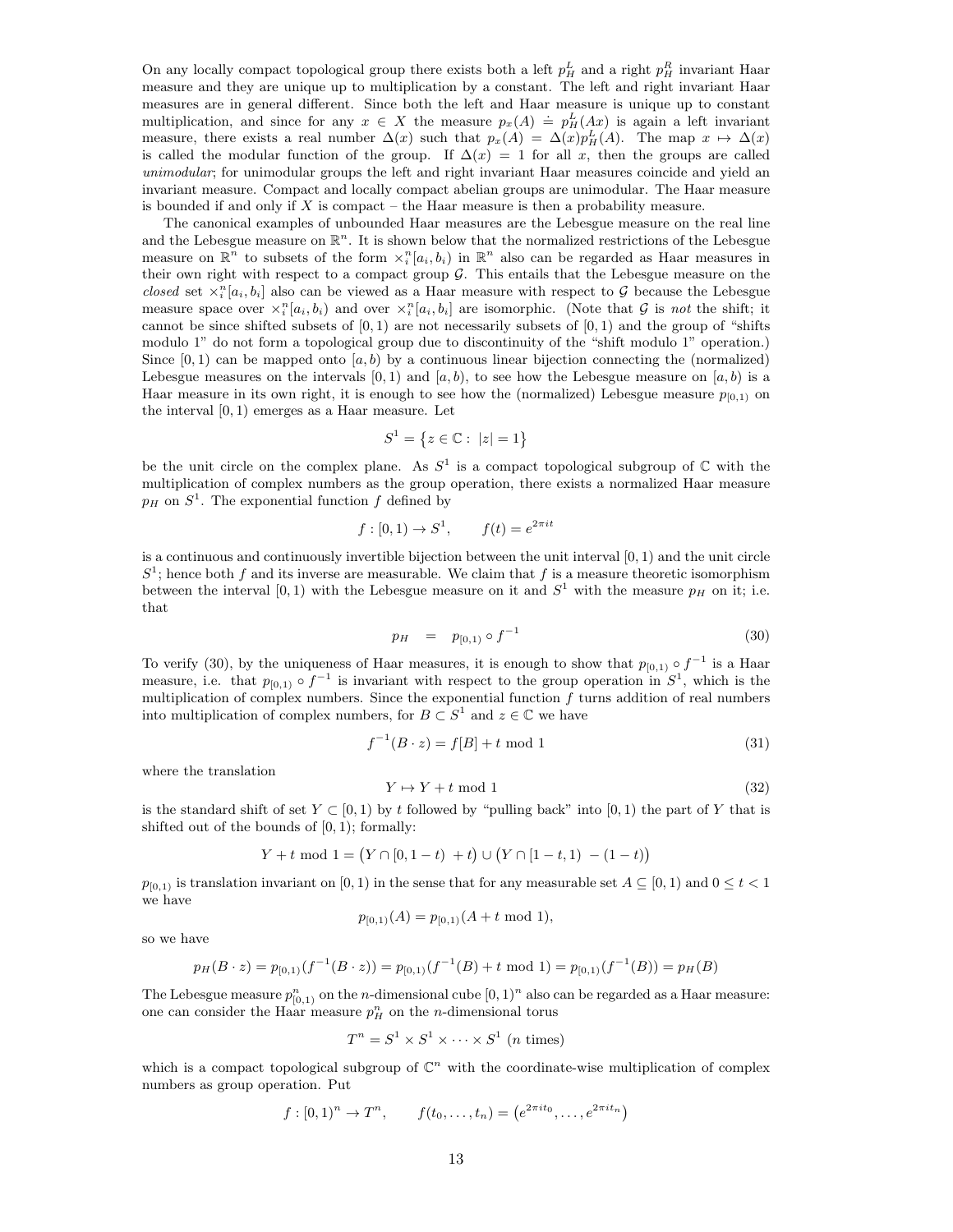Then f is a continuous and continuously invertible bijection and, applying the previous argument in each coordinates, one concludes

$$
p_H^n = p_{[0,1)}^n \circ f^{-1}
$$

# References

- [1] J. Aaronson. An Introduction to Infinite Ergodic Theory, volume 50 of Mathematical Surveys and Monographs. American Mathematical Society, Rhode Island, 1997.
- [2] S. Bangu. On Bertrand's Paradox. Analysis, 70:30–35, 2010.
- [3] J.L.F. Bertrand. Calcul de Probabilités. Gauthier-Vilars, Paris, 1888.
- [4] P. Billingsley. Ergodic Theory and Information. Wiley Series in Probability and Mathematical Statistics. John Wiley & Sons, New York, London, Sydney, 1965.
- [5] A. Deitmar and S. Echterhoff. *Principles of Harmonic Analysis*. Universitext. Springer, New York, 2009.
- [6] J. Doob. The development of rigor in mathematical probability theory (1900-1950). American Mathematical Monthly, pages 586–595, 1996.
- [7] H. Fischer. A History of the Central Limit Theorem: From Classical to Modern Probability Theory. Sources and Studies in the History of Mathematics and Physical Sciences. Springer, New Yor, Dordrecht, Heidelberg, London, 2011.
- [8] A. Hájek. Interpretations of probability. The Stanford Encyclopedia of Philosophy (Summer 2012 Edition), Edward N. Zalta (ed.), http://plato.stanford.edu/archives/sum2012/entries/probability-interpret/, 2012. accessed May 29, 2012.
- [9] P. Halmos. Measure Theory. D. Van Nostrand, New York, 1950.
- [10] P. Harremoës. Maximum entropy on compact groups.  $Entropy, 11:222-237, 2009$ .
- [11] E. Jaynes. The Well Posed Problem. Foundations of Physics, 4:477–492, 1973.
- [12] J.M. Keynes. A Treaties on Probability. McMillan, London, 1921.
- [13] A.N. Kolmogorov. Grundbegriffe der Wahrscheinlichkeitsrechnung. Springer, Berlin, 1933. English translation: Foundations of the Theory of Probability, (Chelsea, New York, 1956).
- [14] M. Loéve. Probability Theory. D. Van Nostrand, Princeton, Toronto, London, Melbourne, 3rd edition, 1963.
- [15] D. Makinson. Conditional probability in the light of qualitative belief change. Journal of Philosophical Logic, 40:121–153, 2011.
- [16] L. Marinoff. A resolution of Bertrand's Paradox. Philosophy of Science, 61:1–24, 1994.
- [17] J.M. Mikkelson. A resolution of the wine/water paradox. The British Journal for the Philosophy of Science, 55:137–145, 2004.
- [18] L. Nachbin. The Haar Integral. D. Van Nostrand, Princeton, NJ, 1965.
- [19] K. Popper. The Logic of Scientific Discovery. Routledge, London and New York, 1995. First published in English in 1959 by Hutchinson Education.
- [20] A. Rényi. On a new axiomatic theory of probability. Acta Mathematica Academiae Scientiae Hungaricae, 6:268–335, 1955.
- [21] J.S. Rosenthal. A First Look at Rigorous Probability Theory. World Scientific, Singapore, 2006.
- [22] D.W. Rowbottom and N. Schackel. Bangu's random thoughts on Bertrand's Paradox. Analysis, 70:689–692, 2010.
- [23] W. Rudin. Autohomeomorphisms of compact groups. Topology and its Applications, 52:69–70, 1993.
- [24] N. Shackel. Bertrand's Paradox and the Principle of Indifference. Philosophy of Science, 74:150– 175, 2007.
- [25] E. K. van Douwen. A compact space with a measure that knows which sets are homeomorphic. Advances in Mathematics, 52:1–33, 1984.
- [26] R. von Mises. Probability, Statistics and Truth. Dover Publications, New York, 2nd edition, 1981. Originally published as 'Wahrscheinlichkeit, Statistik und Wahrheit' (Springer, 1928).